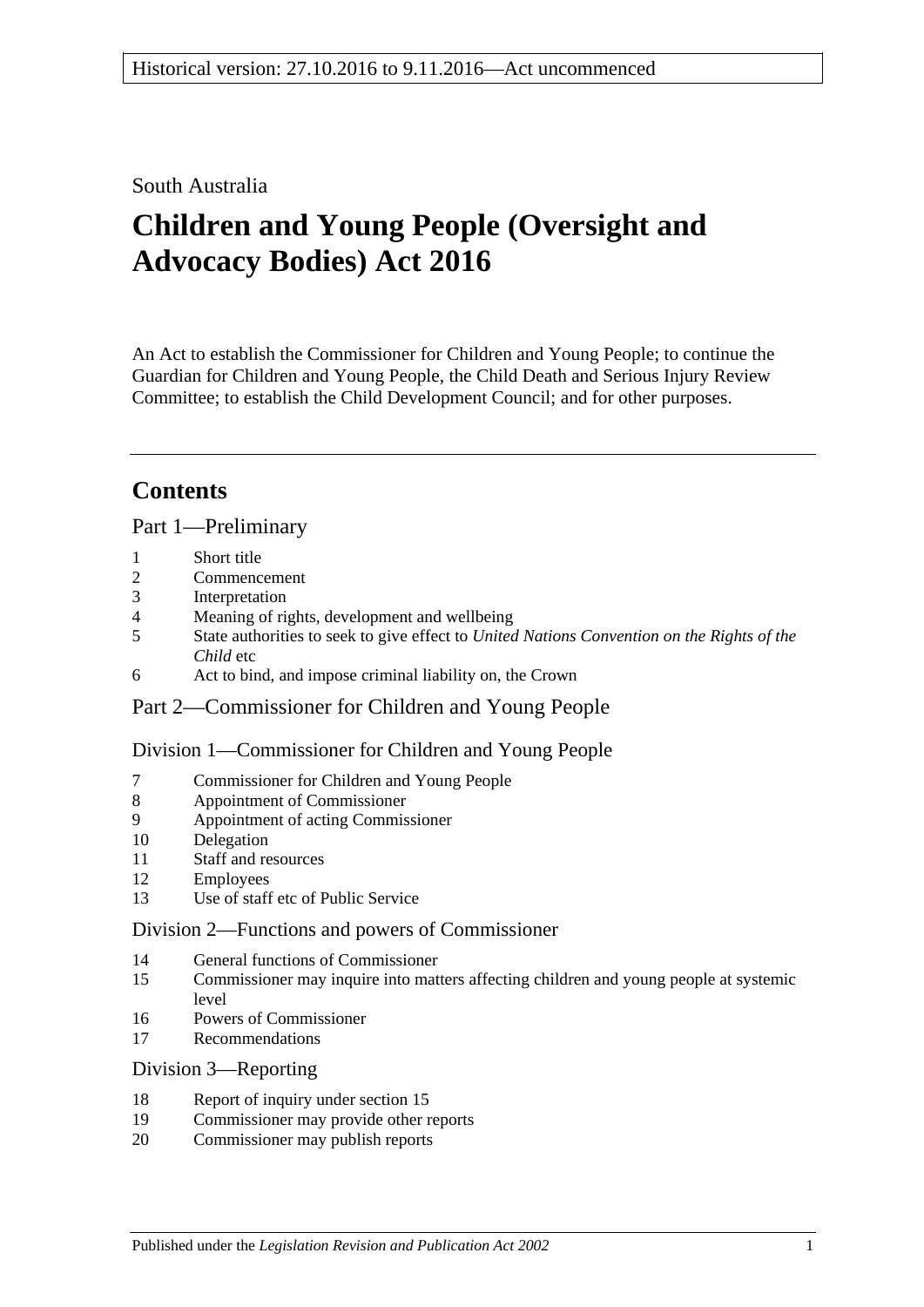## Part [3—Guardian for Children and Young People](#page-11-1)

- [Guardian for Children and Young People](#page-11-2)<br>22 Terms and conditions of appointment
- [Terms and conditions of appointment](#page-11-3)
- [Delegation](#page-12-0)
- [Staff and resources](#page-12-1)
- [Use of staff etc of Public Service](#page-12-2)
- [Functions and powers of Guardian](#page-12-3)
- [Participation of children and young people in development of practices etc](#page-13-0)
- [Reporting obligations](#page-13-1)
- [Guardian may provide other reports](#page-14-0)

## Part [4—Child Death and Serious Injury Review Committee](#page-14-1)

- [Continuation of Child Death and Serious Injury Review Committee](#page-14-2)
- [Terms and conditions of members](#page-14-3)
- [Presiding member](#page-15-0)
- [Procedures of the Committee](#page-15-1)
- [Delegation](#page-15-2)
- [Staff and resources](#page-16-0)
- [Use of staff and facilities etc](#page-16-1)
- [Functions of the Committee](#page-16-2)
- [Powers of Committee](#page-17-0)
- [Reporting obligations](#page-17-1)

### Part [5—Referral of matters](#page-18-0)

- [Guardian or Committee may refer matter to Commissioner](#page-18-1)
- [Commissioner, Guardian and Committee may report, and must refer, certain matters to](#page-18-2)  [appropriate body](#page-18-2)
- [Commissioner and Guardian may make complaints to Ombudsman](#page-18-3)
- [Commissioner and Guardian may make complaints to Health and Community Services](#page-19-0)  [Complaints Commissioner](#page-19-0)
- [Immediate reports to Parliament](#page-19-1)
- [Referral of matters to inquiry agencies etc not affected](#page-20-0)

## Part [6—Child Development Council](#page-20-1)

### Division [1—Child Development Council](#page-20-2)

- [Establishment of Child Development Council](#page-20-3)
- [Terms and conditions of membership](#page-20-4)
- [Presiding member and deputy presiding member](#page-21-0)
- [Delegation](#page-21-1)
- [Committees](#page-22-0)
- [Council's procedures](#page-22-1)
- [Commissioner or representative may attend meetings of Council](#page-23-0)
- [Staff and resources](#page-23-1)<br>54 Use of staff etc of F
- [Use of staff etc of Public Service](#page-23-2)
- [Functions and powers of Council](#page-23-3)
- [Reporting obligations](#page-24-0)

### Division [2—Outcomes Framework for Children and Young People](#page-24-1)

- [Outcomes Framework for Children and Young People](#page-24-2)
- [Statutory duty of State authorities in respect of Outcomes Framework](#page-25-0)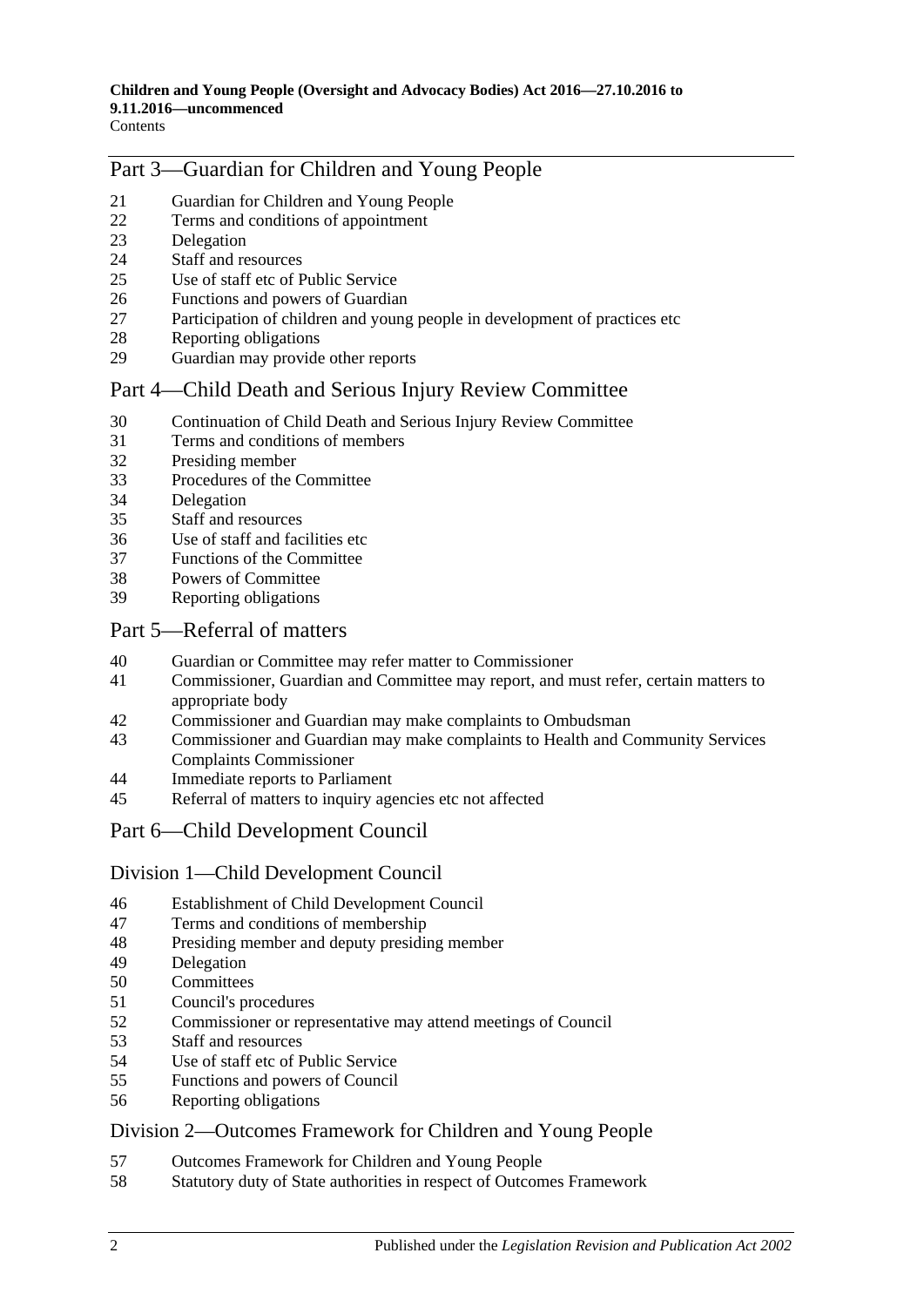## Part [7—Information gathering and sharing](#page-25-1)

- [No obligation to maintain secrecy](#page-25-2)
- [Commissioner may require State authority to provide report](#page-25-3)
- [Commissioner, Guardian or Council may require information](#page-26-0)
- [Sharing of information between certain persons and bodies](#page-26-1)
- Interaction with *[Public Sector \(Data Sharing\) Act](#page-27-0) 2016*

### Part [8—Miscellaneous](#page-27-1)

- [Obstruction etc](#page-27-2)
- [False or misleading statements](#page-28-0)
- [Confidentiality](#page-28-1)
- [Victimisation](#page-28-2)
- [Protections, privileges and immunities](#page-29-0)
- [Service](#page-30-0)
- [Review of Act](#page-30-1)
- [Regulations](#page-31-0)

## Schedule [1—Related amendments and transitional provisions](#page-31-1)

## Part 1—Preliminary

[Amendment provisions](#page-31-2)

## Part 2—Amendment of *Children's Protection Act 1993*

- [Repeal of Part 7A](#page-31-3)
- [Repeal of Part 7B](#page-32-0)
- [Repeal of Part 7C](#page-32-1)

## Part 3—Amendment of *Freedom of Information Act 1991*

[Amendment of Schedule 2—Exempt agencies](#page-32-2)

## Part 4—Amendment of *Health and Community Services Complaints Act 2004*

- [Amendment of section 4—Interpretation](#page-32-3)
- [Amendment of section 27—Time within which a complaint may be made](#page-32-4)
- [Insertion of Part 4 Division 1A](#page-33-0)

Division 1A—Certain complaints to be referred to Ombudsman

28A Commissioner to refer certain complaints to Ombudsman

## Part 5—Amendment of *Ombudsman Act 1972*

- [Amendment of section 13—Matters subject to investigation](#page-34-0)
- [Amendment of section 15—Persons who may make complaints](#page-35-0)
- [Amendment of section 16—Time within which complaints may be made](#page-35-1)

### Part 6—Transitional provisions

[Guardian for Children and Young People](#page-35-2)

## [Legislative history](#page-36-0)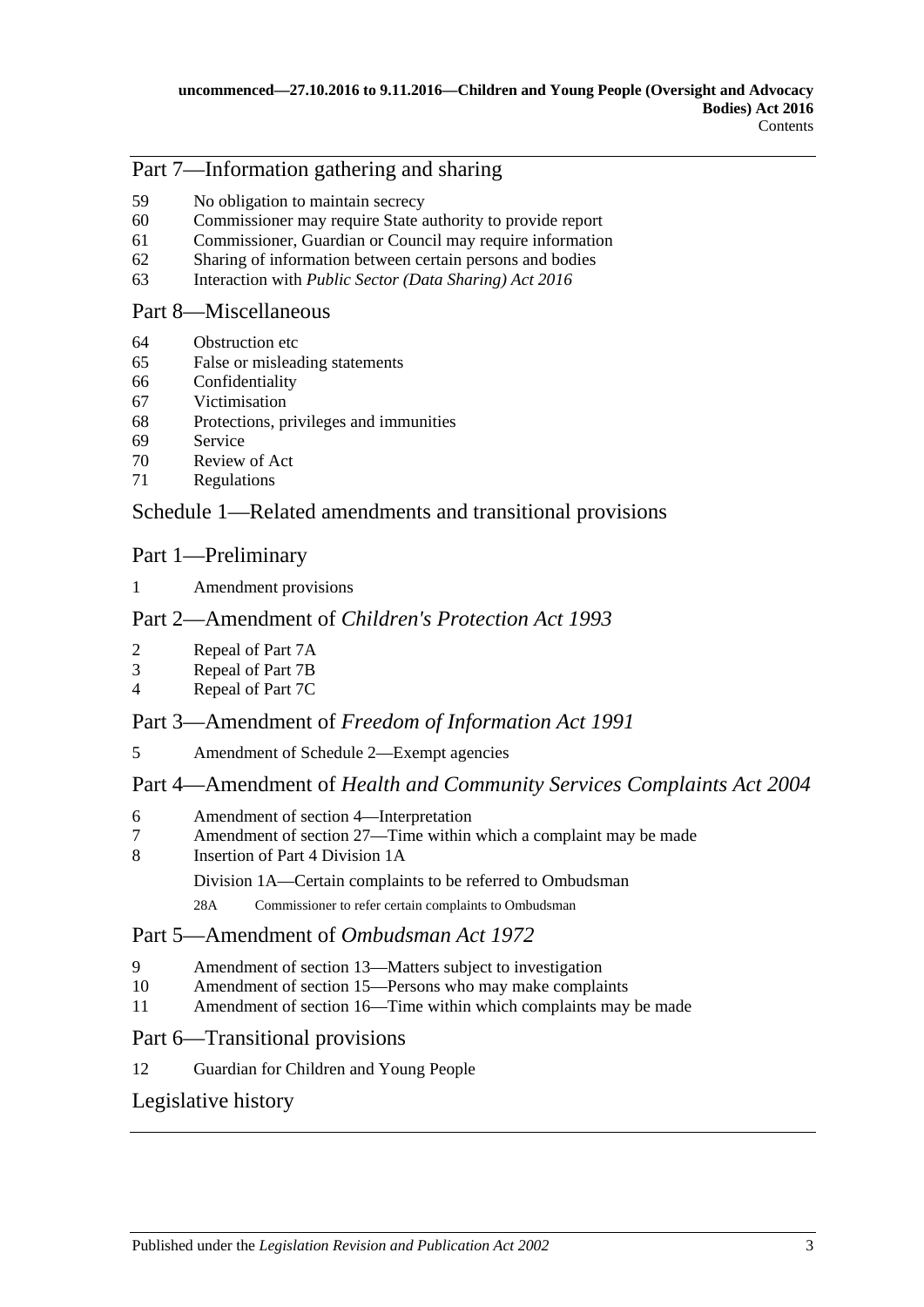## <span id="page-3-0"></span>**The Parliament of South Australia enacts as follows:**

# **Part 1—Preliminary**

### <span id="page-3-1"></span>**1—Short title**

This Act may be cited as the *Children and Young People (Oversight and Advocacy Bodies) Act 2016*.

### <span id="page-3-2"></span>**2—Commencement**

- (1) This Act will come into operation on a day to be fixed by proclamation.
- (2) Section 7(5) of the *[Acts Interpretation Act](http://www.legislation.sa.gov.au/index.aspx?action=legref&type=act&legtitle=Acts%20Interpretation%20Act%201915) 1915* does not apply to this Act or to a provision of this Act.

### <span id="page-3-3"></span>**3—Interpretation**

(1) In this Act, unless the contrary intention appears—

*Child Death and Serious Injury Review Committee* or *Committee* means the Child Death and Serious Injury Review Committee continued under [section](#page-14-2) 30;

*Child Development Council* or *Council* means the Child Development Council established under [Part](#page-20-1) 6;

*Commissioner for Children and Young People* or *Commissioner* means the person for the time being holding or acting in the office of Commissioner for Children and Young People under [Part](#page-4-3) 2;

*Guardian for Children and Young People* or *Guardian* means the person for the time being holding or acting in the office of Guardian for Children and Young People under [Part](#page-11-1) 3;

*Outcomes Framework for Children and Young People* or *Outcomes Framework* means the Outcomes Framework for Children and Young People prepared in accordance with [section](#page-24-2) 57, as in force from time to time;

### *State authority* means—

- (a) a person who holds an office established by an Act; or
- (b) a public sector agency; or
- (c) South Australia Police; or
- (d) a local council constituted under the *[Local Government Act](http://www.legislation.sa.gov.au/index.aspx?action=legref&type=act&legtitle=Local%20Government%20Act%201999) 1999*; or
- (e) any incorporated or unincorporated body—
	- (i) established for a public purpose by an Act; or
	- (ii) established for a public purpose under an Act (other than an Act providing for the incorporation of companies or associations, co-operatives, societies or other voluntary organisations); or
	- (iii) established, or subject to control or direction, by the Governor, a Minister of the Crown or any instrumentality or agency of the Crown or a local council (whether or not established by or under an Act or an enactment); or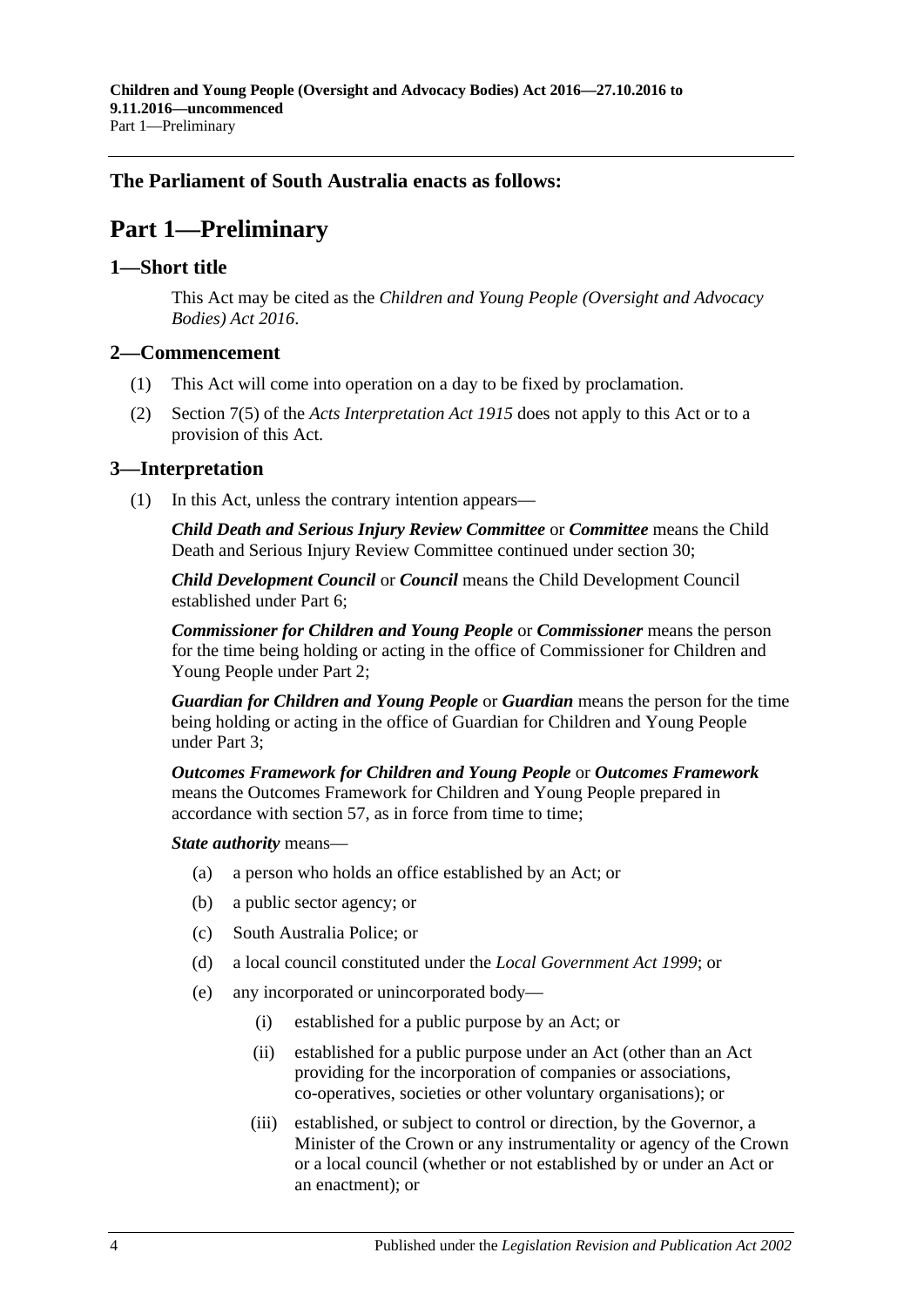(f) any other person or body declared by the regulations to be a State authority,

but does not include a person or body declared by the regulations to be excluded from the ambit of this definition.

(2) For the purposes of this Act, a reference to *children and young people* will be taken to be a reference to persons who are under 18 years of age.

## <span id="page-4-0"></span>**4—Meaning of rights, development and wellbeing**

- (1) For the purposes of this Act, a reference to the *rights* of children and young people will be taken to include a reference to rights recognised in accordance with statutory and common law, rights set out from time to time in the *United Nations Convention on the Rights of the Child* and rights set out in any other relevant international human rights instruments.
- (2) For the purposes of this Act, a reference to the *development* of children and young people will be taken to include a reference to the physical, social, emotional and intellectual growth of each individual from birth through to adulthood.
- (3) For the purposes of this Act, a reference to the *wellbeing* of children and young people will be taken to include a reference to—
	- (a) the care, development, education, physical and mental health and safety of each individual from birth through to adulthood; and
	- (b) the cultural welfare and wellbeing of children and young people.

### <span id="page-4-1"></span>**5—State authorities to seek to give effect to** *United Nations Convention on the Rights of the Child* **etc**

Each State authority must, in carrying out its functions or exercising its powers, protect, respect and seek to give effect to the rights set out from time to time in the *United Nations Convention on the Rights of the Child* and any other relevant international human rights instruments affecting children and young people.

### <span id="page-4-2"></span>**6—Act to bind, and impose criminal liability on, the Crown**

- (1) This Act binds the Crown in right of this jurisdiction and, in so far as the legislative power of the Parliament permits, the Crown in all its other capacities.
- (2) The Crown is liable for an offence against this Act.
- (3) If the Crown is guilty of an offence against this Act, the penalty that may be imposed on the Crown is the penalty that may be imposed on a body corporate.

# <span id="page-4-4"></span><span id="page-4-3"></span>**Part 2—Commissioner for Children and Young People**

### **Division 1—Commissioner for Children and Young People**

### <span id="page-4-5"></span>**7—Commissioner for Children and Young People**

- (1) There is to be a Commissioner for Children and Young People.
- (2) The Commissioner is independent of direction or control by the Crown or any Minister or officer of the Crown.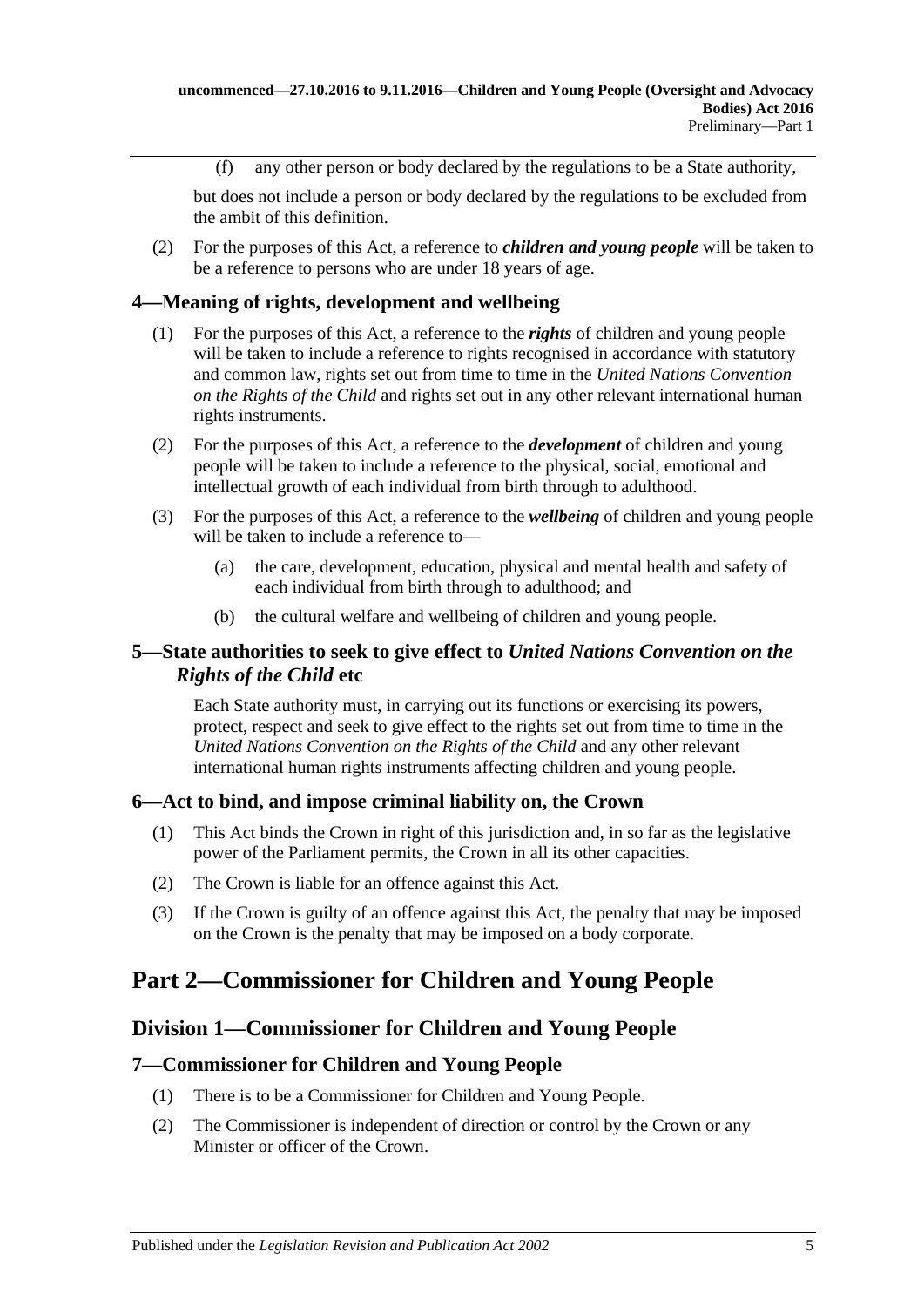Division 1—Commissioner for Children and Young People

### <span id="page-5-0"></span>**8—Appointment of Commissioner**

- (1) The Commissioner will be appointed by the Governor on conditions, and for a term (not exceeding 7 years), determined by the Governor and specified in the instrument of appointment.
- (2) A person appointed to be the Commissioner is, at the end of a term of appointment, eligible for reappointment but cannot hold office for terms (including any term as Acting Commissioner) that exceed 10 years in total.
- (3) The Governor may, by regulation, establish a scheme for the recruitment of the Commissioner (and recruitment of the Commissioner must comply with that scheme).
- <span id="page-5-1"></span>(4) A person may only be appointed to be the Commissioner if, following referral by the Minister of the proposed appointment to the Statutory Officers Committee established under the *[Parliamentary Committees Act](http://www.legislation.sa.gov.au/index.aspx?action=legref&type=act&legtitle=Parliamentary%20Committees%20Act%201991) 1991*—
	- (a) the appointment has been approved by the Committee; or
	- (b) the Committee has not, within 7 days of the referral, or such longer period as is allowed by the Minister, notified the Minister in writing that it does not approve the appointment.
- (5) Despite the *[Parliamentary Committees Act](http://www.legislation.sa.gov.au/index.aspx?action=legref&type=act&legtitle=Parliamentary%20Committees%20Act%201991) 1991*, the Statutory Officers Committee must not report on, or publish material in relation to, matters referred to the Committee under [subsection](#page-5-1) (4) except to the extent allowed by the Minister (but this subsection does not derogate from section 15I(2) of the *[Parliamentary Committees](http://www.legislation.sa.gov.au/index.aspx?action=legref&type=act&legtitle=Parliamentary%20Committees%20Act%201991)  Act [1991](http://www.legislation.sa.gov.au/index.aspx?action=legref&type=act&legtitle=Parliamentary%20Committees%20Act%201991)*).
- (6) If the Commissioner was, immediately before their appointment, employed in the Public Service, the Commissioner retains existing and accruing rights in respect of leave.
- (7) The Commissioner must not, without the consent of the Minister, engage in any remunerated employment or activity apart from official duties.
- (8) The Governor may, on the address of both Houses of Parliament, remove the Commissioner from office.
- (9) The Governor may suspend the Commissioner from office (with, or without, pay) for—
	- (a) contravention of a condition of appointment; or
	- (b) misconduct or conduct that may bring the office of Commissioner into disrepute; or
	- (c) failure or incapacity to carry out official duties satisfactorily.
- (10) If the Governor suspends the Commissioner from office, a full statement of the reason for the suspension must be laid before both Houses of Parliament within 7 days after the suspension if Parliament is then in session or, if not, within 7 days after the commencement of the next session of Parliament.
- (11) If, at the end of 20 sitting days after the statement is laid before Parliament, neither House of Parliament has presented an address to the Governor requiring the Commissioner to be restored to office, the Commissioner is removed from office.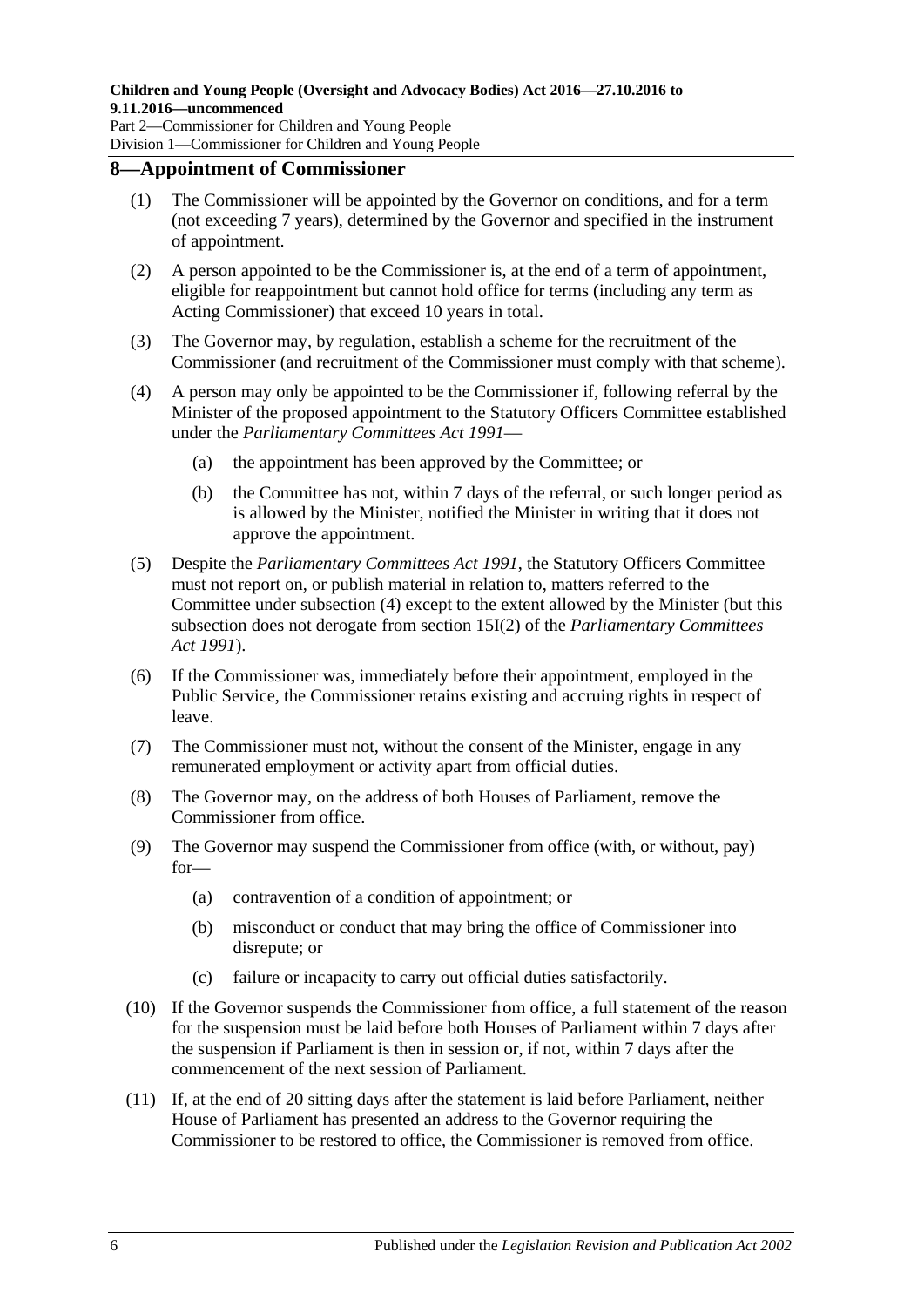- (12) If within 20 sitting days after the statement is laid before Parliament either House of Parliament presents an address to the Governor requiring the Commissioner to be restored to office, the Commissioner is restored to office.
- (13) The office of Commissioner becomes vacant if the holder—
	- (a) dies; or
	- (b) completes a term of office and is not reappointed; or
	- (c) resigns by written notice to the Governor; or
	- (d) is nominated for election as a member of an Australian Parliament; or
	- (e) becomes an insolvent under administration within the meaning of the *Corporations Act 2001* of the Commonwealth; or
	- (f) is convicted of—
		- (i) an indictable offence against the law of this State; or
		- (ii) an offence against the law of this State that is punishable by imprisonment for a term of at least 12 months; or
		- (iii) an offence against the law of another jurisdiction that, if committed in this State, would be an offence of a kind referred to in a preceding paragraph; or
	- (g) is sentenced to imprisonment for an offence (whether against a law of this State or another jurisdiction); or
	- (h) is removed from office by the Governor under this section.
- (14) Except as is provided by this section, the Commissioner may not be removed or suspended from office, nor will the office of the Commissioner become vacant.
- (15) The Commissioner is a senior official for the purposes of the *[Public Sector \(Honesty](http://www.legislation.sa.gov.au/index.aspx?action=legref&type=act&legtitle=Public%20Sector%20(Honesty%20and%20Accountability)%20Act%201995)  [and Accountability\) Act](http://www.legislation.sa.gov.au/index.aspx?action=legref&type=act&legtitle=Public%20Sector%20(Honesty%20and%20Accountability)%20Act%201995) 1995*.

## <span id="page-6-0"></span>**9—Appointment of acting Commissioner**

- (1) The Governor may appoint a person (who may be a Public Service employee) to act as the Commissioner during any period for which—
	- (a) no person is for the time being appointed as the Commissioner; or
	- (b) the Commissioner is absent from, or unable to discharge, official duties.
- (2) The terms and conditions of appointment of the person appointed to act as the Commissioner will be determined by the Governor.
- (3) A person appointed to act as the Commissioner is a senior official for the purposes of the *[Public Sector \(Honesty and Accountability\) Act](http://www.legislation.sa.gov.au/index.aspx?action=legref&type=act&legtitle=Public%20Sector%20(Honesty%20and%20Accountability)%20Act%201995) 1995*.

### <span id="page-6-1"></span>**10—Delegation**

(1) Subject to this section, the Commissioner may delegate a function or power under this Act (other than a prescribed function or power) to any person or body that is, in the Commissioner's opinion, competent to perform or exercise the relevant function or power.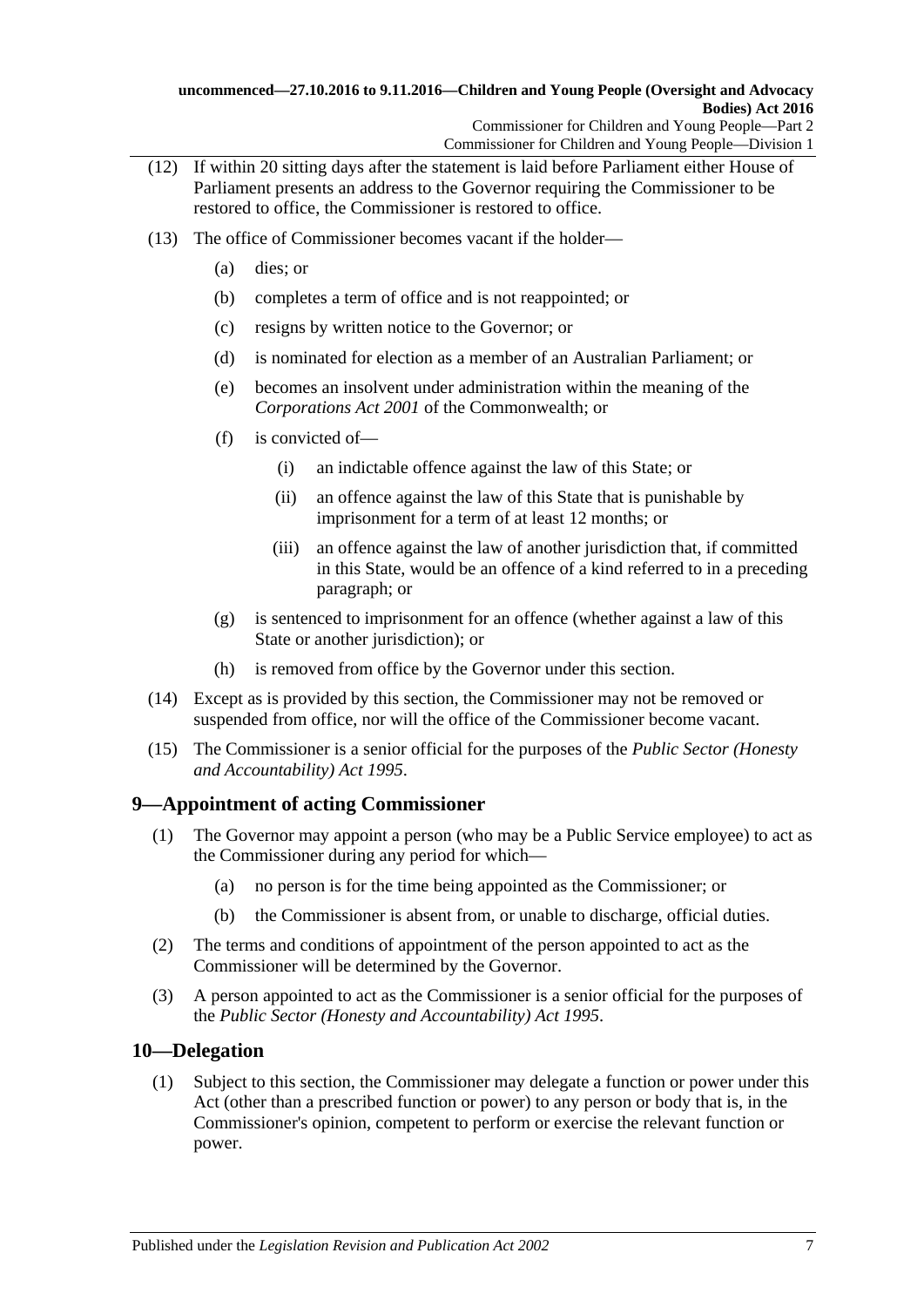### **Children and Young People (Oversight and Advocacy Bodies) Act 2016—27.10.2016 to 9.11.2016—uncommenced**

Part 2—Commissioner for Children and Young People Division 1—Commissioner for Children and Young People

### (2) A delegation under this section—

- (a) must be in writing; and
- (b) may be conditional or unconditional; and
- (c) is revocable at will; and
- (d) does not prevent the delegator from acting in any matter.
- (3) A function or power delegated under this section may, if the instrument of delegation so provides, be further delegated.

### <span id="page-7-0"></span>**11—Staff and resources**

The Minister must provide the Commissioner with the staff and other resources that the Commissioner reasonably needs for carrying out the Commissioner's functions.

### <span id="page-7-1"></span>**12—Employees**

- (1) The Commissioner may engage employees on terms and conditions determined by the Commissioner.
- (2) The employees are not Public Service employees but will, for the purposes of the *[Public Sector \(Honesty and Accountability\) Act](http://www.legislation.sa.gov.au/index.aspx?action=legref&type=act&legtitle=Public%20Sector%20(Honesty%20and%20Accountability)%20Act%201995) 1995*, be taken to be public sector employees employed by the Commissioner.

### <span id="page-7-2"></span>**13—Use of staff etc of Public Service**

The Commissioner may, by agreement with the Minister responsible for an administrative unit of the Public Service, make use of the services of the staff, equipment or facilities of that administrative unit.

## <span id="page-7-3"></span>**Division 2—Functions and powers of Commissioner**

### <span id="page-7-4"></span>**14—General functions of Commissioner**

- (1) The functions of the Commissioner are—
	- (a) to promote and advocate for the rights and interests of all children and young people in South Australia; and
	- (b) to promote the participation by children and young people in the making of decisions that affect their lives; and
	- (c) to advise, and make recommendations to, Ministers, State authorities and other bodies (including non-Government bodies) on matters related to the rights, development and wellbeing of children and young people at a systemic level; and
	- (d) to inquire under [section](#page-8-0) 15 into matters related to the rights, development and wellbeing of children and young people at a systemic level (whether a Governmental system or otherwise); and
	- (e) to assist in ensuring that the State, as part of the Commonwealth, satisfies its international obligations in respect of children and young people; and
	- (f) to undertake or commission research into topics related to children and young people; and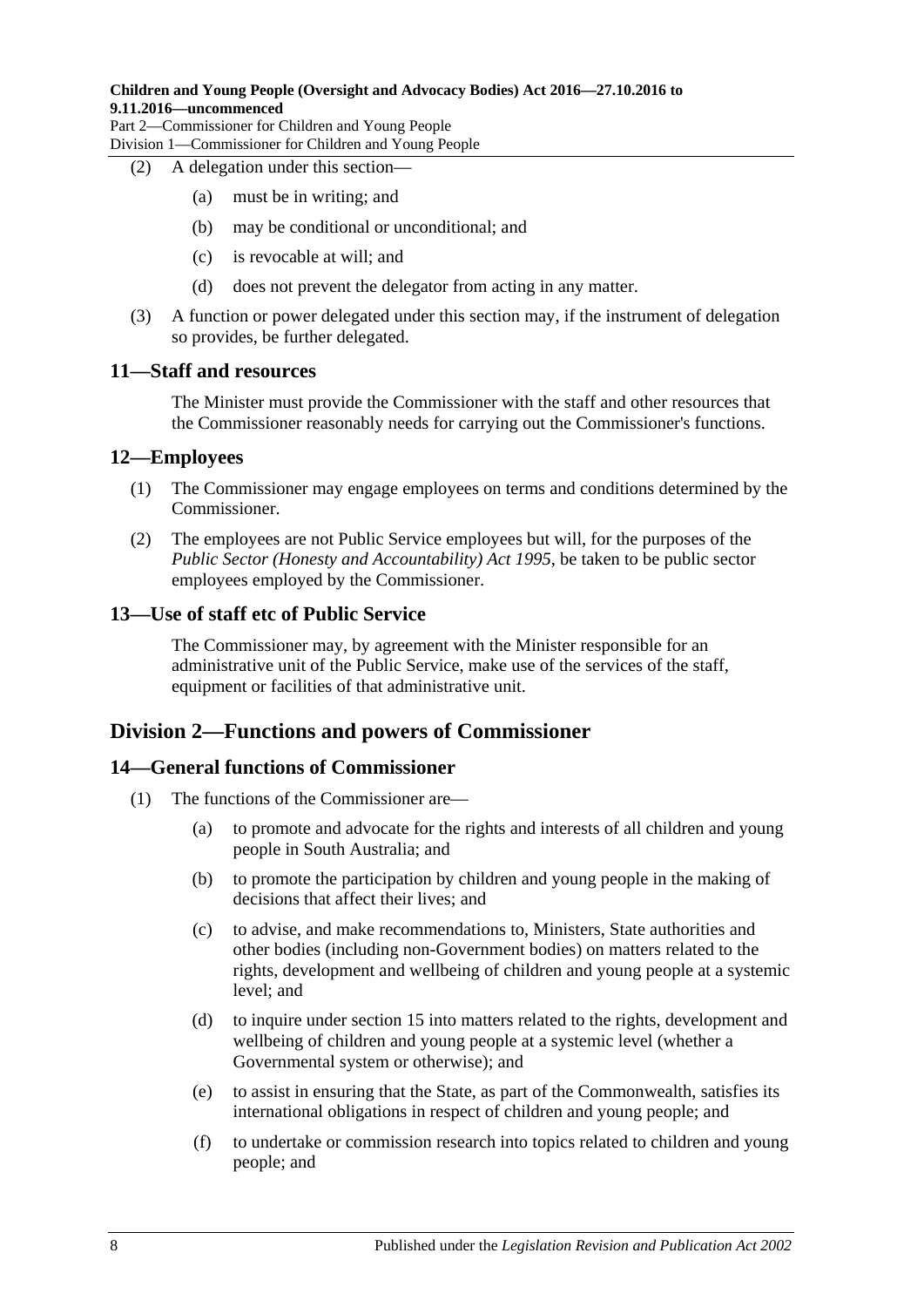- (g) to prepare and publish reports on matters related to the rights, development and wellbeing of children and young people at a systemic level; and
- (h) such other functions as may be conferred on the Commissioner by or under this or any other Act.
- (2) Without limiting any other provision of this Act, the Commissioner should consult with and engage children and young people in the performance of the Commissioner's functions under this Act, and in particular should seek to engage those groups of children and young people whose ability to make their views known is limited for any reason.

## <span id="page-8-0"></span>**15—Commissioner may inquire into matters affecting children and young people at systemic level**

- (1) The Commissioner may, in the Commissioner's absolute discretion, conduct an inquiry into—
	- (a) the policies, practices and procedures of a State authority or authorities as they relate to the rights, development and wellbeing of children and young people generally, or a particular group of children and young people; and
	- (b) any other matter declared by the regulations to fall within the ambit of this subsection.
- (2) However, the Commissioner may only conduct an inquiry under this section if the Commissioner suspects that—
	- (a) the matter raises an issue of particular significance to children and young people; and
	- (b) the matter is of a systemic nature rather than being limited to an isolated incident; and
	- (c) it is in the public interest to conduct the inquiry.
- (3) To avoid doubt, and without limiting any other provision of this section, the Commissioner—
	- (a) may, in the course of conducting an inquiry into matters of a systemic nature, consider a matter affecting a particular child or young person; and
	- (b) may conduct an inquiry under this section as a consequence of becoming aware of a matter affecting a particular child or young person.
- (4) The Commissioner must not conduct an inquiry under this section if to do so would be likely to impede an investigation or proposed investigation relating to a matter that is being, or is to be, conducted by an inquiry agency.
- (5) Subject to this Act, the Commissioner may conduct an inquiry under this section in such manner as the Commissioner thinks fit.
- (6) A State authority must assist the Commissioner in the conduct of an inquiry under this section as requested by the Commissioner.
- (7) The Commissioner must inform each relevant State authority as to the nature and timing of an inquiry under this section.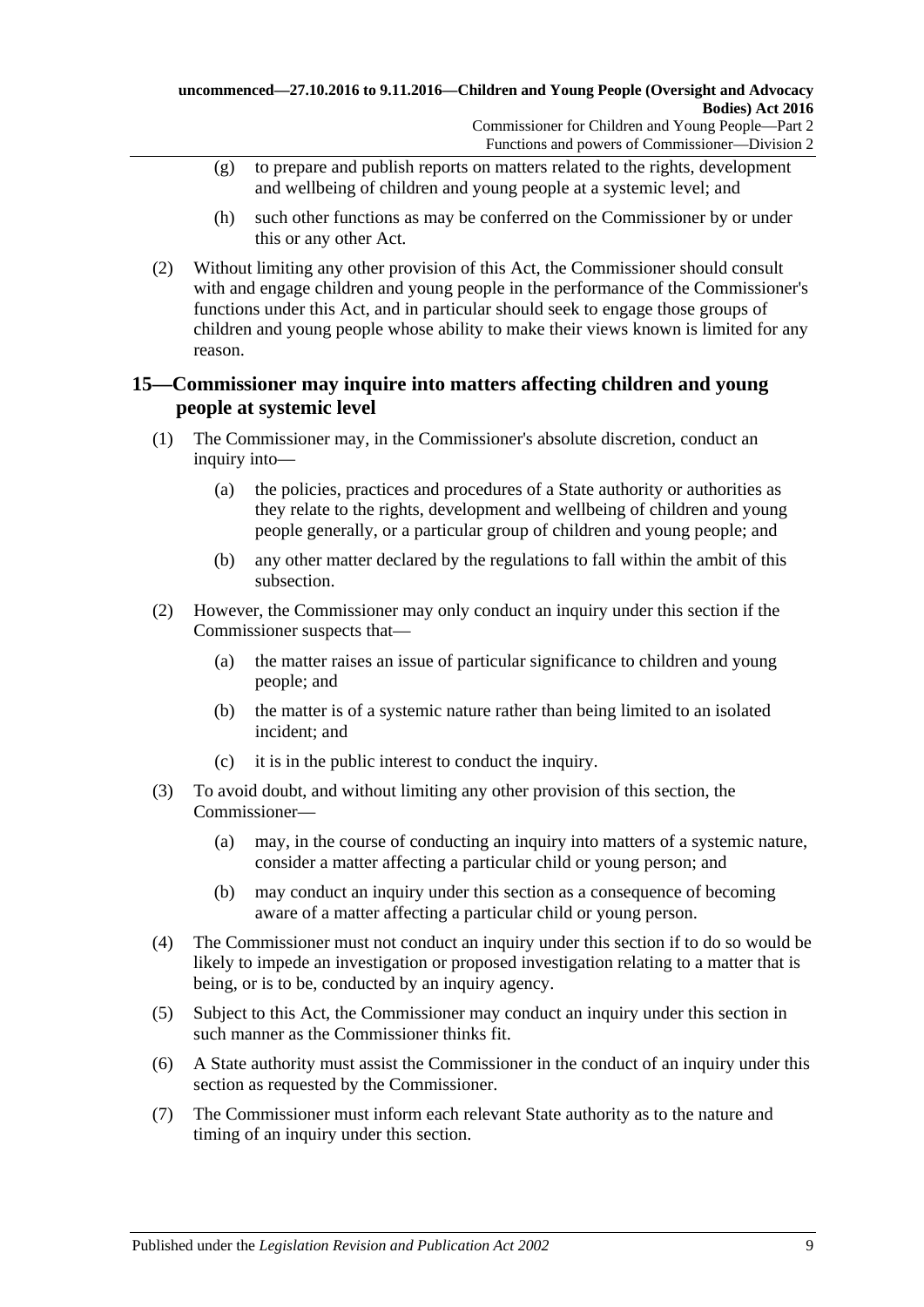### (8) In this section—

*inquiry agency* has the same meaning as in [section](#page-20-0) 45.

### <span id="page-9-0"></span>**16—Powers of Commissioner**

- (1) For the purposes of an inquiry under [section](#page-8-0) 15, the Commissioner has the powers of a commission as defined in the *[Royal Commissions Act](http://www.legislation.sa.gov.au/index.aspx?action=legref&type=act&legtitle=Royal%20Commissions%20Act%201917) 1917* and that Act applies as if—
	- (a) the Commissioner were a commission as so defined; and
	- (b) the subject matter of the inquiry were set out in a commission of inquiry issued by the Governor under that Act.
- (2) For the purposes of any other function under this Act, the Commissioner has such powers as may be necessary or expedient for the performance of that function.

### <span id="page-9-2"></span><span id="page-9-1"></span>**17—Recommendations**

- (1) The Commissioner may, on completing an inquiry under [section](#page-8-0) 15, or in response to issues observed by the Commissioner in the course of such an inquiry, by notice in writing recommend to a State authority that the State authority—
	- (a) change practices, policies or procedures in a specified way or review practices, policies or procedures to achieve specified outcomes; or
	- (b) conduct, or participate in, specified educational programs or educational programs designed to achieve specified outcomes; or
	- (c) take such other action as may be specified by the Commissioner.
- (2) The responsible authority for a State authority must, in relation to a recommendation under [subsection](#page-9-2) (1), provide to the Commissioner a report setting out—
	- (a) whether the State authority proposes, or does not propose, to implement the recommendation; and
	- (b) if the State authority proposes to implement the recommendation—details of how the implementation is to be recommended; and
	- (c) if the State authority does not propose to implement the recommendation—an explanation as to why the recommendation is not to be implemented.
- <span id="page-9-3"></span> $(3)$  If—
	- (a) a State authority proposes to implement a recommendation; and
	- (b) the Commissioner is of the opinion that a State authority has failed or refused to do so,

the Commissioner may require the State authority to provide to the Commissioner within a specified period a report setting out the reasons for the failure or refusal.

- <span id="page-9-4"></span>(4) The Commissioner may submit a copy of a report under [subsection](#page-9-3) (3) to the Minister setting out the views of the Commissioner in respect of the State authority's failure or refusal to implement a recommendation.
- <span id="page-9-5"></span>(5) The Minister must, on receiving a report under [subsection](#page-9-4) (4), prepare a report to Parliament setting out—
	- (a) the Minister's response to the Commissioner's report; and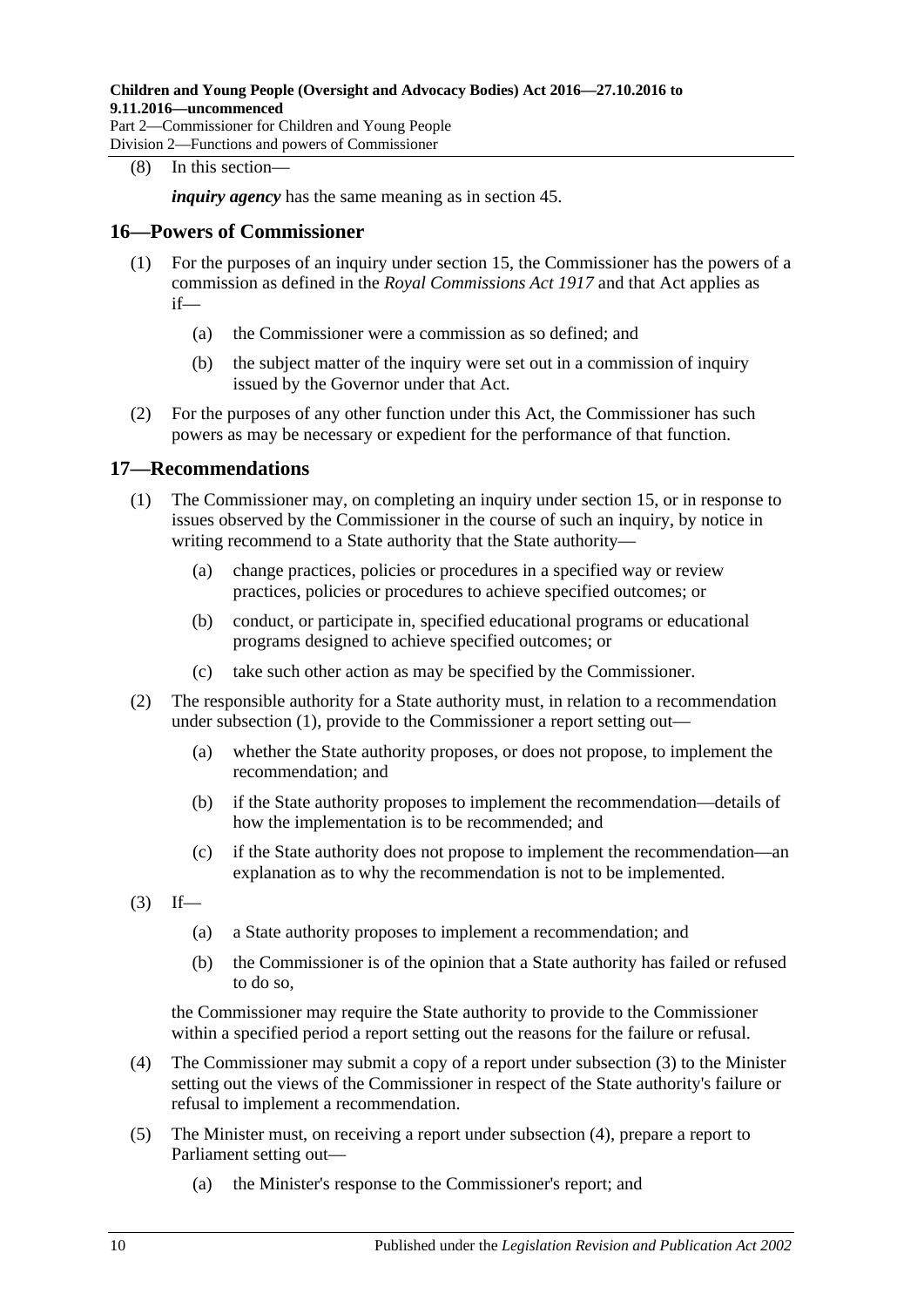- (b) if any action has been taken, or is proposed to be taken, (whether by the Minister, a State authority or any other person or body) in relation to a recommendation to which the Commissioner's report relates—details of that action or proposed action; and
- (c) if no action is to be taken (whether by the Minister, a State authority or any other person or body) in relation to a recommendation to which the Commissioner's report relates—the reasons for not taking action; and
- (d) any other information required by the regulations.
- (6) The Minister must, within 6 sitting days after completing a report under [subsection](#page-9-5) (5), cause a copy of both the report and the Commissioner's report under [subsection](#page-9-4) (4) to be laid before both Houses of Parliament.

## <span id="page-10-0"></span>**Division 3—Reporting**

## <span id="page-10-3"></span><span id="page-10-1"></span>**18—Report of inquiry under [section](#page-8-0) 15**

- (1) The Commissioner must, on completing an inquiry under [section](#page-8-0) 15, prepare and deliver to the Minister a report on the inquiry (including details of any recommendations made in respect of the inquiry).
- (2) The Minister must, within 6 sitting days after receiving a report under [subsection](#page-10-3) (1), cause a copy of the report to be laid before both Houses of Parliament.
- <span id="page-10-4"></span>(3) The Minister must, on receiving a report under [subsection](#page-10-3) (1)—
	- (a) provide a copy of the report to the Minister responsible for each area identified in the report; and
	- (b) prepare a report setting out—
		- (i) the Minister's response to the Commissioner's report; and
		- (ii) if any action has been taken, or is proposed to be taken, (whether by a Minister, a State authority or any other person or body) in relation to the Commissioner's report—details of that action or proposed action; and
		- (iii) if no action is to be taken (whether by a Minister, a State authority or any other person or body) in relation to the Commissioner's report—the reasons for not taking action; and
		- (iv) any other information required by the regulations.
- (4) The Minister must, within 6 sitting days after completing a report under [subsection](#page-10-4) (3), cause a copy of the report to be laid before both Houses of Parliament.

## <span id="page-10-5"></span><span id="page-10-2"></span>**19—Commissioner may provide other reports**

- (1) The Commissioner may prepare and provide to the Minister, or to another Minister responsible for a particular area, reports on matters related to the rights, development and wellbeing of children and young people at a systemic level.
- (2) The Minister to whom a report is provided under [subsection](#page-10-5) (1) must, within 6 sitting days after receiving the report, cause a copy of the report to be laid before both Houses of Parliament.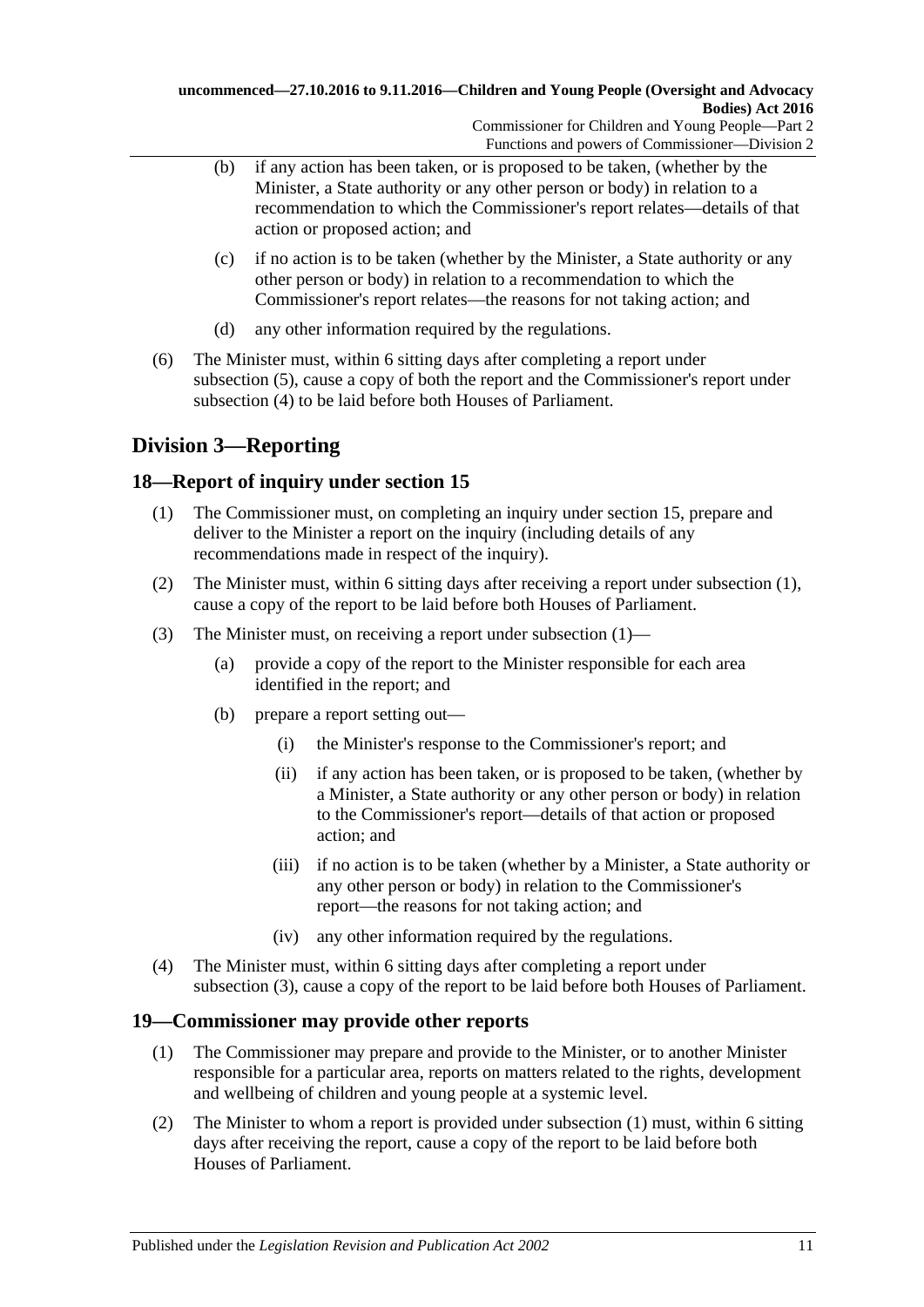### <span id="page-11-0"></span>**20—Commissioner may publish reports**

The Commissioner may, once a report under this Part has been laid before each House of Parliament and after consultation with the Minister, publish all or part of the report as the Commissioner thinks fit.

# <span id="page-11-1"></span>**Part 3—Guardian for Children and Young People**

## <span id="page-11-2"></span>**21—Guardian for Children and Young People**

- (1) There is to be a Guardian for Children and Young People.
- (2) The Guardian is independent of direction or control by the Crown or any Minister or officer of the Crown.

### <span id="page-11-3"></span>**22—Terms and conditions of appointment**

- (1) The Guardian will be appointed by the Governor on the nomination of the Minister on conditions, and for a term (not exceeding 5 years), determined by the Governor and specified in the instrument of appointment and is, at the expiration of a term of office, eligible for reappointment.
- (2) The Minister must, before nominating a person for appointment as Guardian, call for expressions of interest in accordance with a scheme determined by the Minister.
- (3) The Guardian is not a Public Service employee.
- (4) If the Guardian was, immediately before their appointment, employed in the Public Service, the Guardian retains existing and accruing rights in respect of leave.
- (5) The office of Guardian becomes vacant if the holder—
	- (a) dies; or
	- (b) completes a term of office and is not reappointed; or
	- (c) resigns by written notice to the Governor; or
	- (d) is convicted of—
		- (i) an indictable offence against the law of this State; or
		- (ii) an offence against the law of this State that is punishable by imprisonment for a term of at least 12 months; or
		- (iii) an offence against the law of another jurisdiction that, if committed in this State, would be an offence of a kind referred to in a preceding paragraph; or
	- (e) is sentenced to imprisonment for an offence (whether against a law of this State or another jurisdiction); or
	- (f) becomes a prohibited person within the meaning of the *[Child Safety](http://www.legislation.sa.gov.au/index.aspx?action=legref&type=act&legtitle=Child%20Safety%20(Prohibited%20Persons)%20Act%202016)  [\(Prohibited Persons\) Act](http://www.legislation.sa.gov.au/index.aspx?action=legref&type=act&legtitle=Child%20Safety%20(Prohibited%20Persons)%20Act%202016) 2016*; or
	- (g) is removed from office by the Governor under [subsection](#page-11-4) (6).
- <span id="page-11-4"></span>(6) The appointment of the Guardian may be terminated by the Governor on the ground that the Guardian—
	- (a) has been guilty of misconduct; or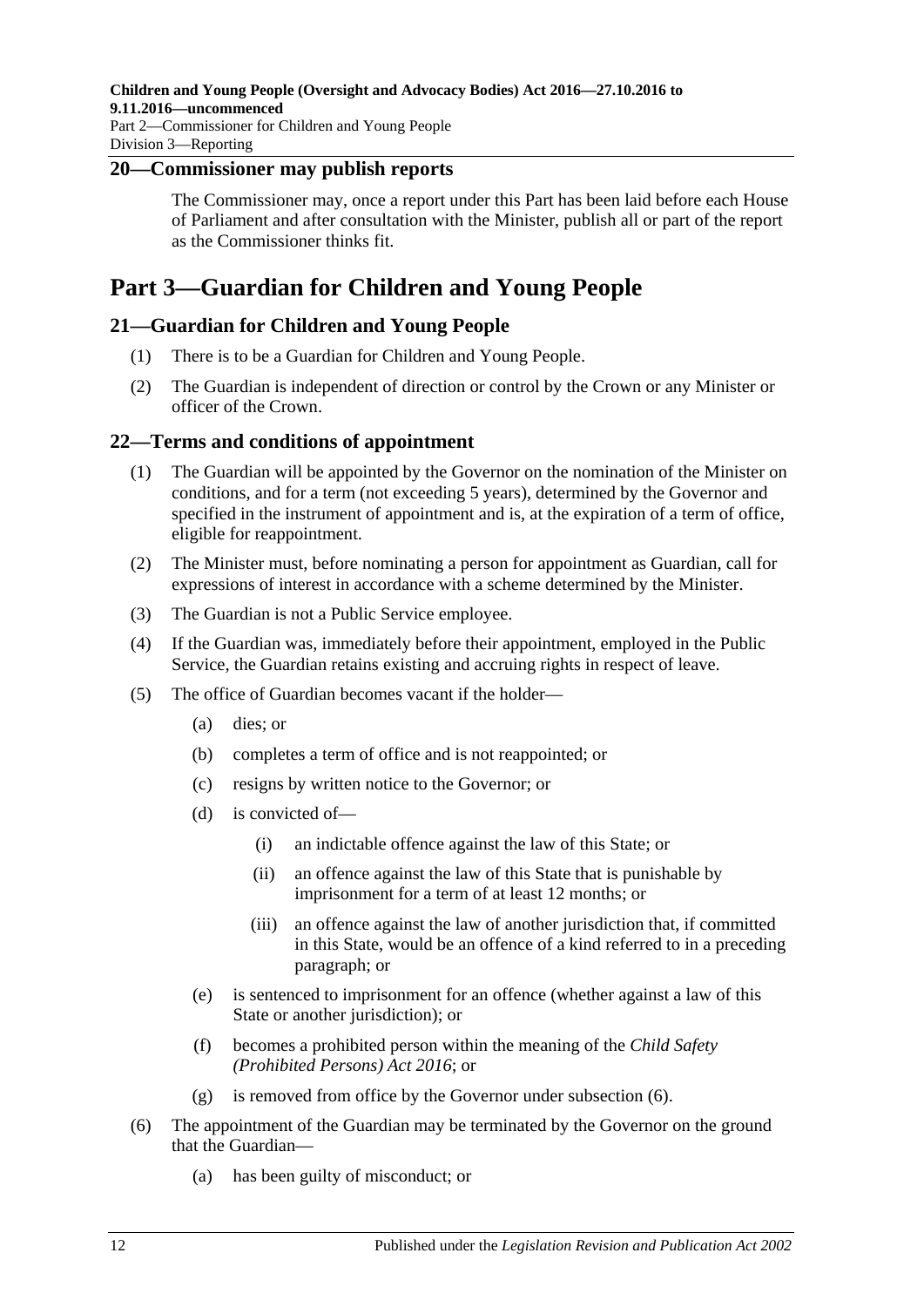- (b) has become bankrupt or has applied to take the benefit of a law for the relief of insolvent debtors; or
- (c) has been disqualified from managing corporations under Chapter 2D Part 2D.6 of the *Corporations Act 2001* of the Commonwealth; or
- (d) has, because of mental or physical incapacity, failed to carry out duties of the position satisfactorily; or
- (e) is incompetent or has neglected the duties of the position.

### <span id="page-12-0"></span>**23—Delegation**

- (1) The Guardian may delegate a function or power under this Act (other than a prescribed function or power) to a specified body or person (including a person for the time being holding or acting in a specified office or position).
- (2) A delegation under this section—
	- (a) must be by instrument in writing; and
	- (b) may be absolute or conditional; and
	- (c) does not derogate from the ability of the Guardian to act in any matter; and
	- (d) is revocable at will.
- (3) A function or power delegated under this section may, if the instrument of delegation so provides, be further delegated.

### <span id="page-12-1"></span>**24—Staff and resources**

The Minister must provide the Guardian with the staff and other resources that the Guardian reasonably needs for carrying out the Guardian's functions.

## <span id="page-12-2"></span>**25—Use of staff etc of Public Service**

The Guardian may, by agreement with the Minister responsible for an administrative unit of the Public Service, make use of the services of the staff, equipment or facilities of that administrative unit.

### <span id="page-12-3"></span>**26—Functions and powers of Guardian**

- (1) The functions of the Guardian are—
	- (a) to promote the best interests of children under the guardianship, or in the custody, of the Minister, and in particular those in alternative care; and
	- (b) to act as an advocate for the interests of children under the guardianship, or in the custody, of the Minister and, in particular, for any such child who has suffered, or is alleged to have suffered, sexual abuse; and
	- (c) to monitor the circumstances of children under the guardianship, or in the custody, of the Minister; and
	- (d) to provide advice to the Minister on the quality of the provision of care for children under the guardianship, or in the custody of, the Minister and on whether the children's needs are being met; and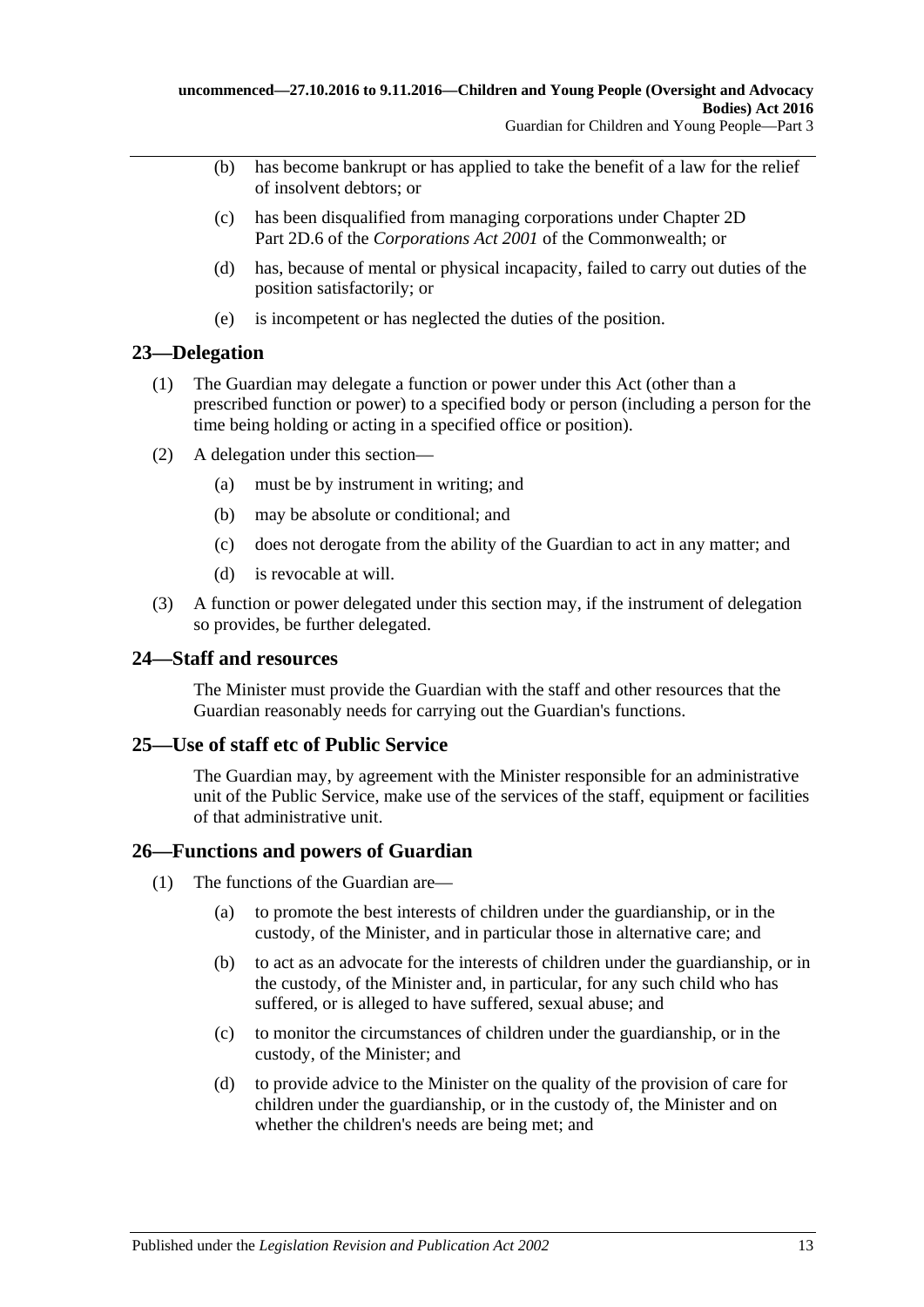### **Children and Young People (Oversight and Advocacy Bodies) Act 2016—27.10.2016 to 9.11.2016—uncommenced**

Part 3—Guardian for Children and Young People

- (e) to inquire into, and provide advice to the Minister in relation to, systemic reform necessary to improve the quality of care provided for children in alternative care; and
- (f) to investigate and report to the Minister on matters referred to the Guardian by the Minister; and
- (g) such other functions as may be conferred on the Guardian by or under this or any other Act.
- (2) In carrying out functions under this section, the Guardian must—
	- (a) encourage children who are affected by issues that the Guardian has under consideration to express their own views and give proper weight to those views; and
	- (b) pay particular attention to the needs of children under the guardianship, or in the custody, of the Minister who have a physical, psychological or intellectual disability; and
	- (c) receive and consider information, reports and materials relevant to carrying out the Guardian's functions.
- (3) Subject to this Act, the Guardian has such powers as may be necessary or expedient for the performance of the Guardian's functions.
- (4) In this section—

*alternative care* means care provided for a child on a residential basis—

- (a) by or through a government or non-government agency; or
- (b) in a foster home (including a foster home provided by a member of the child's family),

and includes care provided in a detention facility for a child who is held there in lawful detention and care provided under independent living arrangements made for a child under the Minister's guardianship.

### <span id="page-13-0"></span>**27—Participation of children and young people in development of practices etc**

The Guardian must establish and maintain processes to ensure the participation of children and young people in strategic, policy or systemic practice development or review processes.

### <span id="page-13-1"></span>**28—Reporting obligations**

- (1) The Guardian must, at the request of the Minister, provide a report to the Minister on the performance of the Guardian's functions or on any other matter specified by the Minister.
- (2) The Guardian must, on or before 31 October in each year, report to the Minister on the performance of the Guardian's functions during the preceding financial year.
- (3) The Minister must, within 6 sitting days after receiving a report from the Guardian, have copies of the report laid before both Houses of Parliament.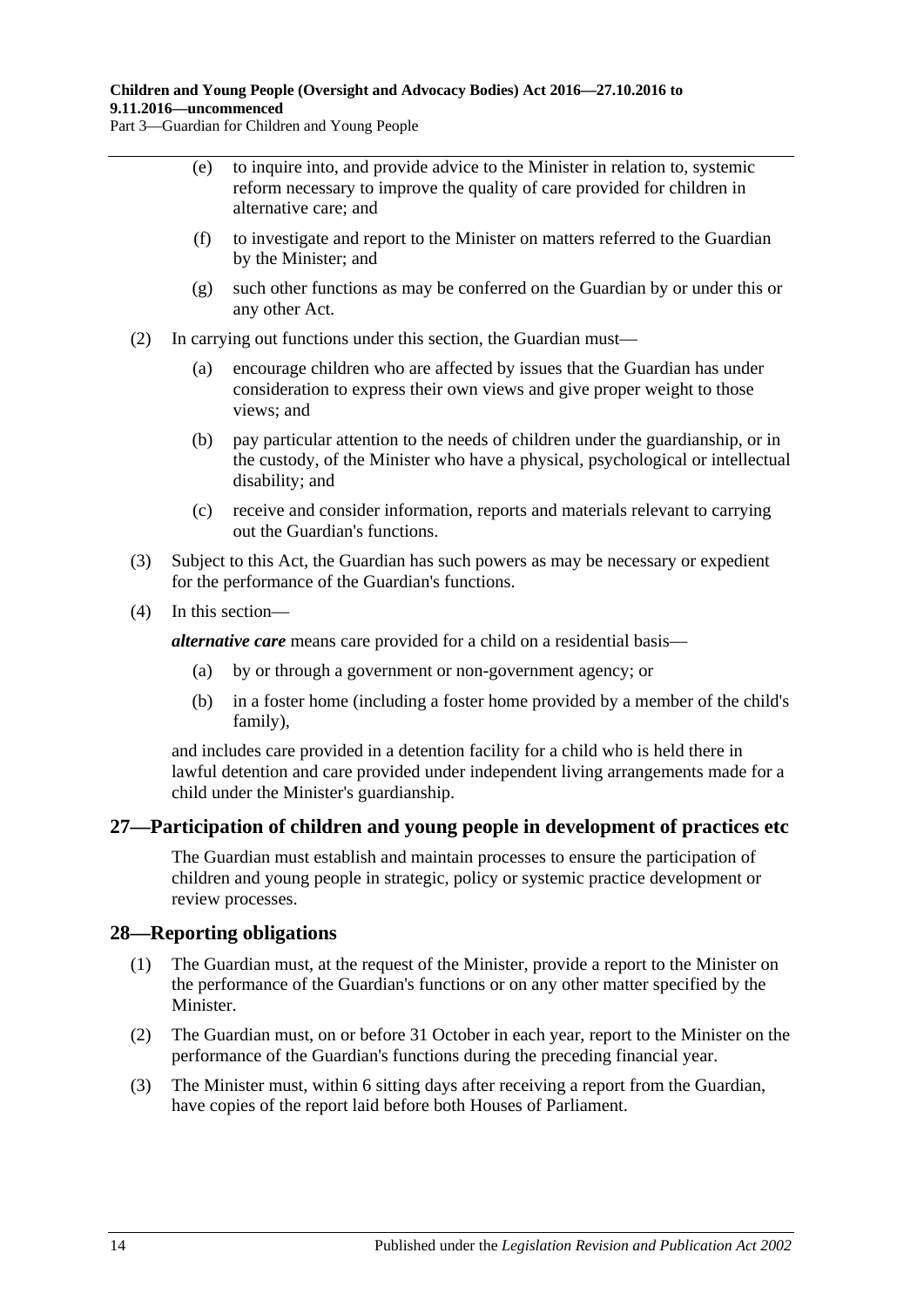## <span id="page-14-4"></span><span id="page-14-0"></span>**29—Guardian may provide other reports**

- (1) The Guardian may prepare and provide to the Minister, or to another Minister responsible for a particular area, reports on matters related to the Guardian's functions.
- (2) The Minister to whom a report is provided under [subsection](#page-14-4) (1) must, within 6 sitting days after receiving the report, cause a copy of the report to be laid before both Houses of Parliament.

# <span id="page-14-1"></span>**Part 4—Child Death and Serious Injury Review Committee**

## <span id="page-14-2"></span>**30—Continuation of Child Death and Serious Injury Review Committee**

- (1) The Child Death and Serious Injury Review Committee established under the *[Children's Protection Act](http://www.legislation.sa.gov.au/index.aspx?action=legref&type=act&legtitle=Childrens%20Protection%20Act%201993) 1993* continues in existence.
- (2) The Committee consists of up to 20 members appointed by the Minister.
- (3) The Committee is to be subject to direction by the Minister but—
	- (a) the Committee cannot be directed to make a particular finding or recommendation; and
	- (b) a direction must be published in the annual report of the Committee relating to the period in which the direction was given.

## <span id="page-14-3"></span>**31—Terms and conditions of members**

- (1) Subject to this section, a member of the Committee holds office on conditions, and for a term (not exceeding 2 years), determined by the Minister and specified in the instrument of appointment and is, at the expiration of a term of office, eligible for reappointment.
- (2) The office of a member becomes vacant if the member—
	- (a) dies; or
	- (b) completes a term of office and is not reappointed; or
	- (c) resigns by written notice to the Minister; or
	- (d) is convicted of—
		- (i) an indictable offence against the law of this State; or
		- (ii) an offence against the law of this State that is punishable by imprisonment for a term of at least 12 months; or
		- (iii) an offence against the law of another jurisdiction that, if committed in this State, would be an offence of a kind referred to in a preceding paragraph; or
	- (e) is sentenced to imprisonment for an offence (whether against a law of this State or another jurisdiction); or
	- (f) becomes a prohibited person within the meaning of the *[Child Safety](http://www.legislation.sa.gov.au/index.aspx?action=legref&type=act&legtitle=Child%20Safety%20(Prohibited%20Persons)%20Act%202016)  [\(Prohibited Persons\) Act 2016](http://www.legislation.sa.gov.au/index.aspx?action=legref&type=act&legtitle=Child%20Safety%20(Prohibited%20Persons)%20Act%202016)*; or
	- (g) is removed from office by the Minister under [subsection](#page-15-3) (3).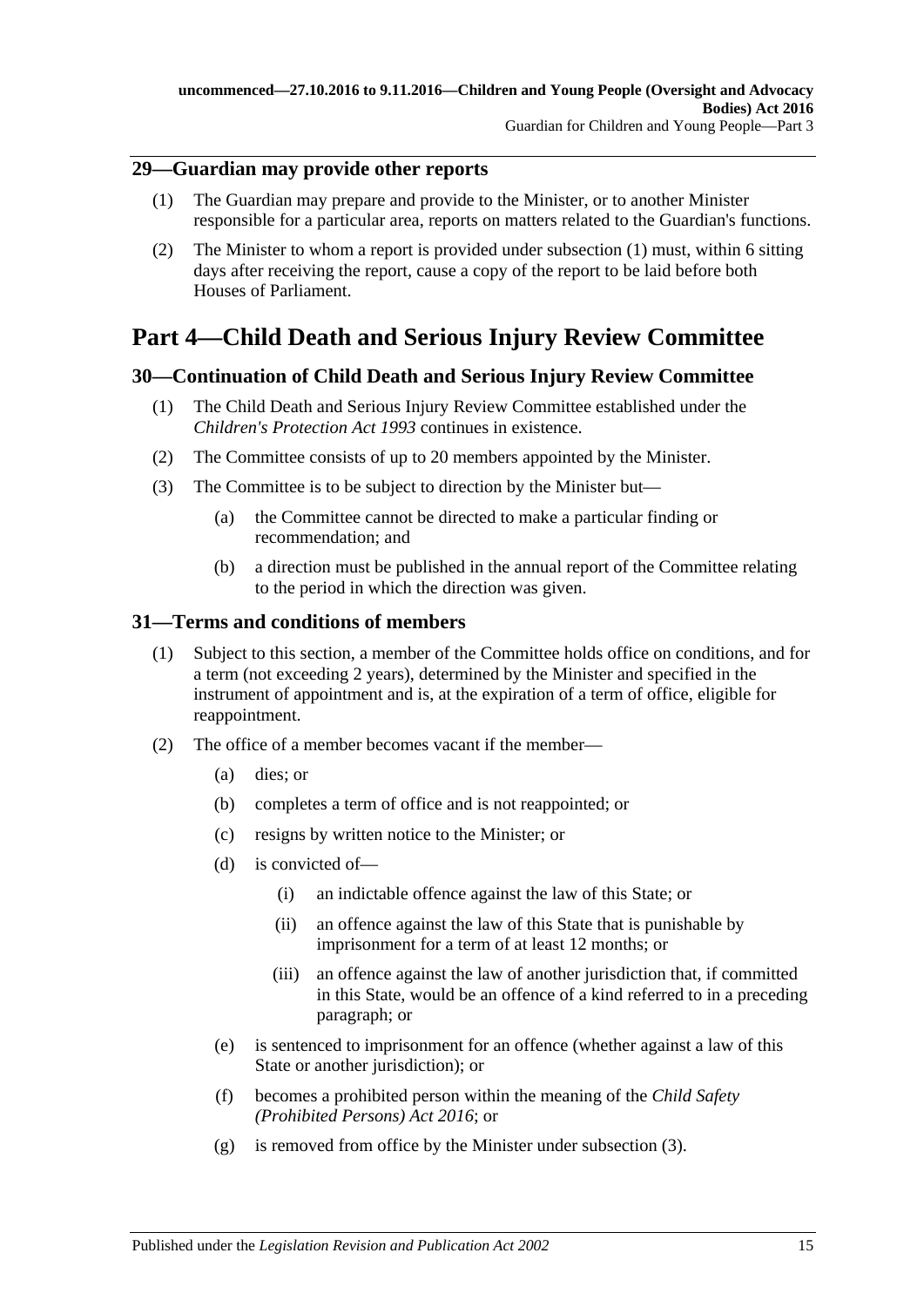Part 4—Child Death and Serious Injury Review Committee

#### <span id="page-15-3"></span>(3) The Minister may remove a member from office—

- (a) for misconduct or conduct that brings the Committee into disrepute; or
- (b) for breach of, or non-compliance with, a condition of appointment; or
- (c) if the member has become bankrupt or has applied to take the benefit of a law for the relief of insolvent debtors; or
- (d) if the member has been disqualified from managing corporations under Chapter 2D Part 2D.6 of the *Corporations Act 2001* of the Commonwealth; or
- (e) if the member has, because of mental or physical incapacity, failed to carry out duties of the position satisfactorily; or
- (f) for incompetence or neglecting the duties of the position; or
- (g) any other reason the Minister thinks fit.

### <span id="page-15-0"></span>**32—Presiding member**

The Minister must appoint a member of the Committee as the presiding member of the Committee.

### <span id="page-15-1"></span>**33—Procedures of the Committee**

- (1) Subject to this Act, a quorum of the Committee consists of one half the total number of its members (ignoring any fraction resulting from the division) plus 1.
- (2) The Committee must meet at least 5 times in each year.
- (3) The presiding member will preside at a meeting of the Committee and, in the absence of that person, a member chosen by the members present at the meeting will preside.
- (4) A question arising for decision at a meeting of the Committee will be decided by a majority of the votes cast by the members present at the meeting.
- (5) Each member present at a meeting of the Committee will be entitled to 1 vote on any question arising for decision at the meeting and, if the votes are equal, the person presiding will have a casting vote.
- (6) Subject to this Act and any directions of the Minister, the Committee may determine its own procedures.

### <span id="page-15-2"></span>**34—Delegation**

- (1) The Committee may delegate to a member, or a sub-committee of its members, any of its powers or functions under this Act.
- (2) A delegation under this section—
	- (a) must be by instrument in writing; and
	- (b) may be absolute or conditional; and
	- (c) does not derogate from the ability of the Committee to act in any matter; and
	- (d) is revocable at will.
- (3) A function or power delegated under this section may, if the instrument of delegation so provides, be further delegated.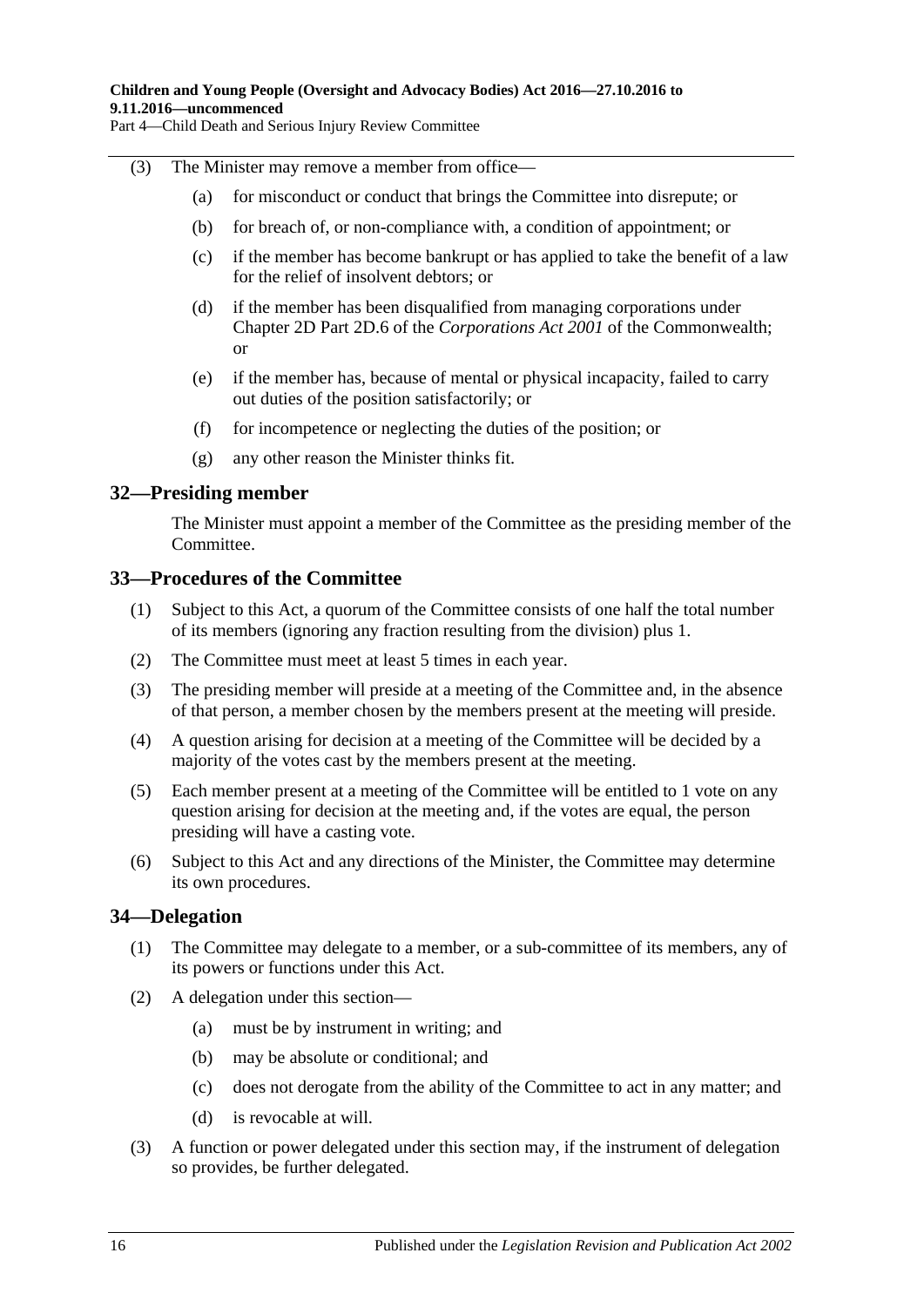## <span id="page-16-0"></span>**35—Staff and resources**

The Minister must provide the Committee with the staff and other resources that the Committee reasonably needs for carrying out the Committee's functions.

## <span id="page-16-1"></span>**36—Use of staff and facilities etc**

- (1) The Committee may, by agreement with the Minister responsible for an administrative unit of the Public Service, make use of the services of the staff, equipment or facilities of that administrative unit.
- (2) The Committee may, with the Minister's approval, engage an expert to assist it in the review of a particular case or in carrying out any other aspect of its functions.

### <span id="page-16-2"></span>**37—Functions of the Committee**

- (1) The functions of the Committee are—
	- (a) to review cases in which children die or suffer serious injury with a view to identifying legislative or administrative means of preventing similar cases of death or serious injury in the future; and
	- (b) to make, and monitor the implementation of, recommendations for avoiding preventable child death or serious injury; and
	- (c) to maintain a database of child deaths and serious injuries and their circumstances and causes.
- (2) A review may be carried out if—
	- (a) the incident resulting in the child's death or serious injury occurred in the State; or
	- (b) the child was, at the time of the death or serious injury, ordinarily resident in the State.
- (3) The Committee should review a case of child death or serious injury if—
	- (a) there are grounds to suspect that the death or serious injury may be due to abuse or neglect; or
	- (b) there are grounds to believe that the death or serious injury might have been prevented by some kind of systemic change; or
	- (c) there had been, within 3 years before the incident resulting in the death or serious injury, a notification to the Department of suspected abuse or neglect of the child, or a member of the child's family; or
	- (d) the child was, at the time of death or serious injury, under the guardianship, or in the custody, of the Minister or was in custody or detention or in the care of a government agency; or
	- (e) the case has been referred to the Committee by the State Coroner.
- (4) The Committee must not review a case of child death or serious injury if to do so may compromise an ongoing criminal investigation of the case.
- (5) The Committee must not review a case of child death or serious injury unless—
	- (a) a coronial inquiry has been completed; or
	- (b) the State Coroner requests the Committee to carry out a review; or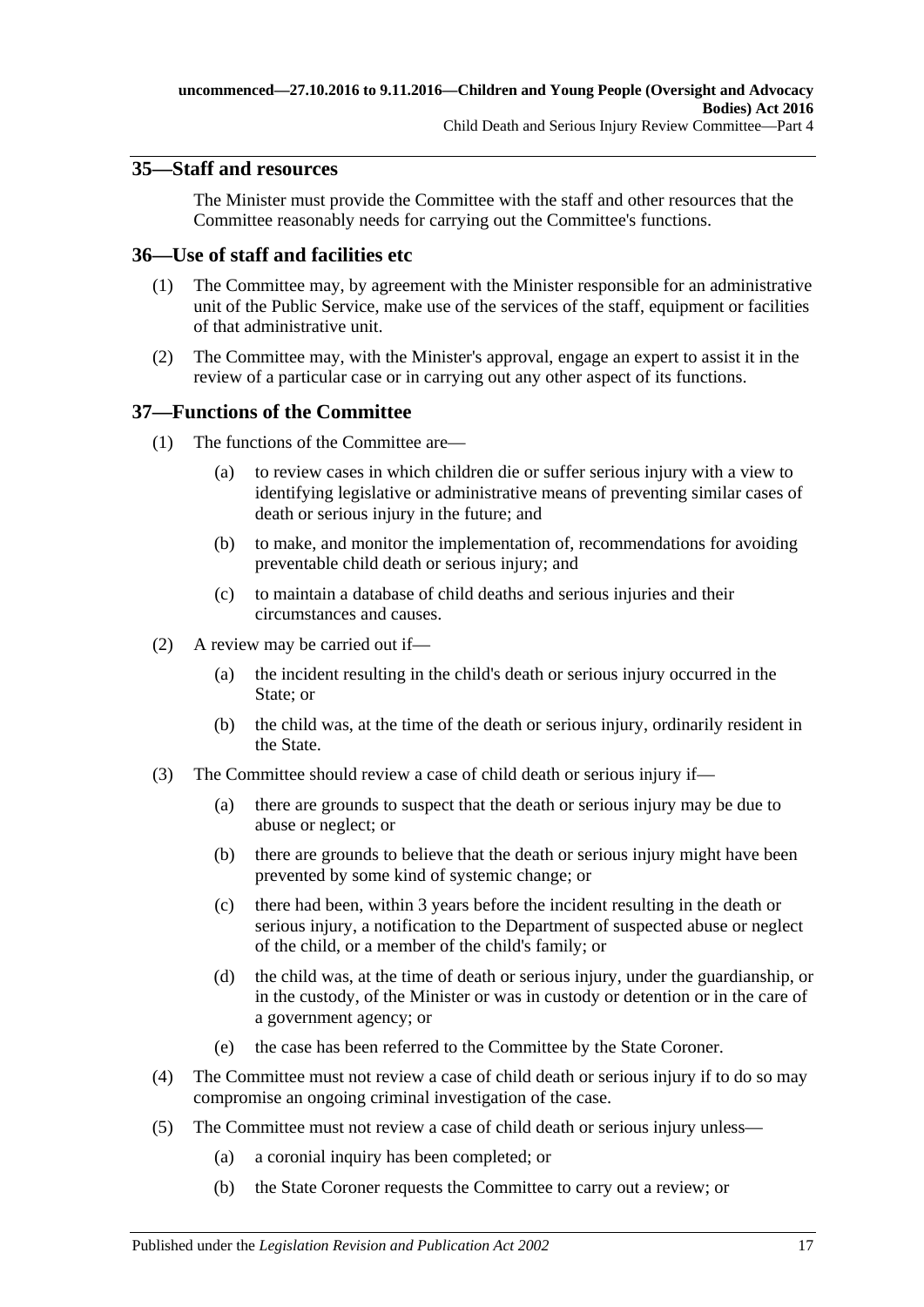#### **Children and Young People (Oversight and Advocacy Bodies) Act 2016—27.10.2016 to 9.11.2016—uncommenced**

Part 4—Child Death and Serious Injury Review Committee

- (c) the State Coroner indicates that there is no present intention to carry out a coronial inquiry.
- (6) Without limiting the ways in which the Committee may conduct a review, a review may be carried out by examination of coronial and other records and reports relevant to the case under review.
- (7) The Committee must not make a finding about civil or criminal liability.
- (8) The database maintained by the Committee may only be inspected in accordance with the regulations.

### <span id="page-17-2"></span><span id="page-17-0"></span>**38—Powers of Committee**

- (1) Subject to this section, but without limiting any other provision of this Act, the Committee may, for the purposes of a review of a case of child death or serious injury, require a specified person (whether or not the person is a State authority, or an officer or employee of a State authority) to provide to the Committee such information or documents as may be specified in the notice (being information or documents in the possession of the person that the Committee reasonably requires for the review).
- <span id="page-17-3"></span>(2) A person must not refuse or fail to comply with a requirement under [subsection](#page-17-2) (1). Maximum penalty: \$10 000.
- (3) [Subsection](#page-17-3) (2) does not apply to a prescribed person in relation to a child who is the subject of the review.
- (4) The Committee cannot require a person to disclose or allow access to information or documents subject to the operation of Part 7 or 8 of the *[Health Care Act](http://www.legislation.sa.gov.au/index.aspx?action=legref&type=act&legtitle=Health%20Care%20Act%202008) 2008*.
- (5) If a State authority refuses or fails to comply with a requirement under [subsection](#page-17-2) (1), the Committee may, after consultation with the State authority—
	- (a) report the refusal or failure to the Minister and to the Minister responsible for the State authority (if any); and
	- (b) include details of the refusal or failure in the annual report of the Committee.
- (6) In this section—

*prescribed person*, in relation to a child, means a parent, step-parent, foster parent, brother, sister, uncle, aunt, grandfather or grandmother of the child.

### <span id="page-17-1"></span>**39—Reporting obligations**

- (1) The Committee must, at the request of the Minister, provide a report to the Minister on the performance of its functions or on any other matter specified by the Minister.
- <span id="page-17-4"></span>(2) The Committee must, on or before 31 October in each year, report to the Minister on the performance of its functions during the preceding financial year.
- (3) The Minister must, within 6 sitting days after receiving a report under [subsection](#page-17-4) (2), have copies of the report laid before both Houses of Parliament.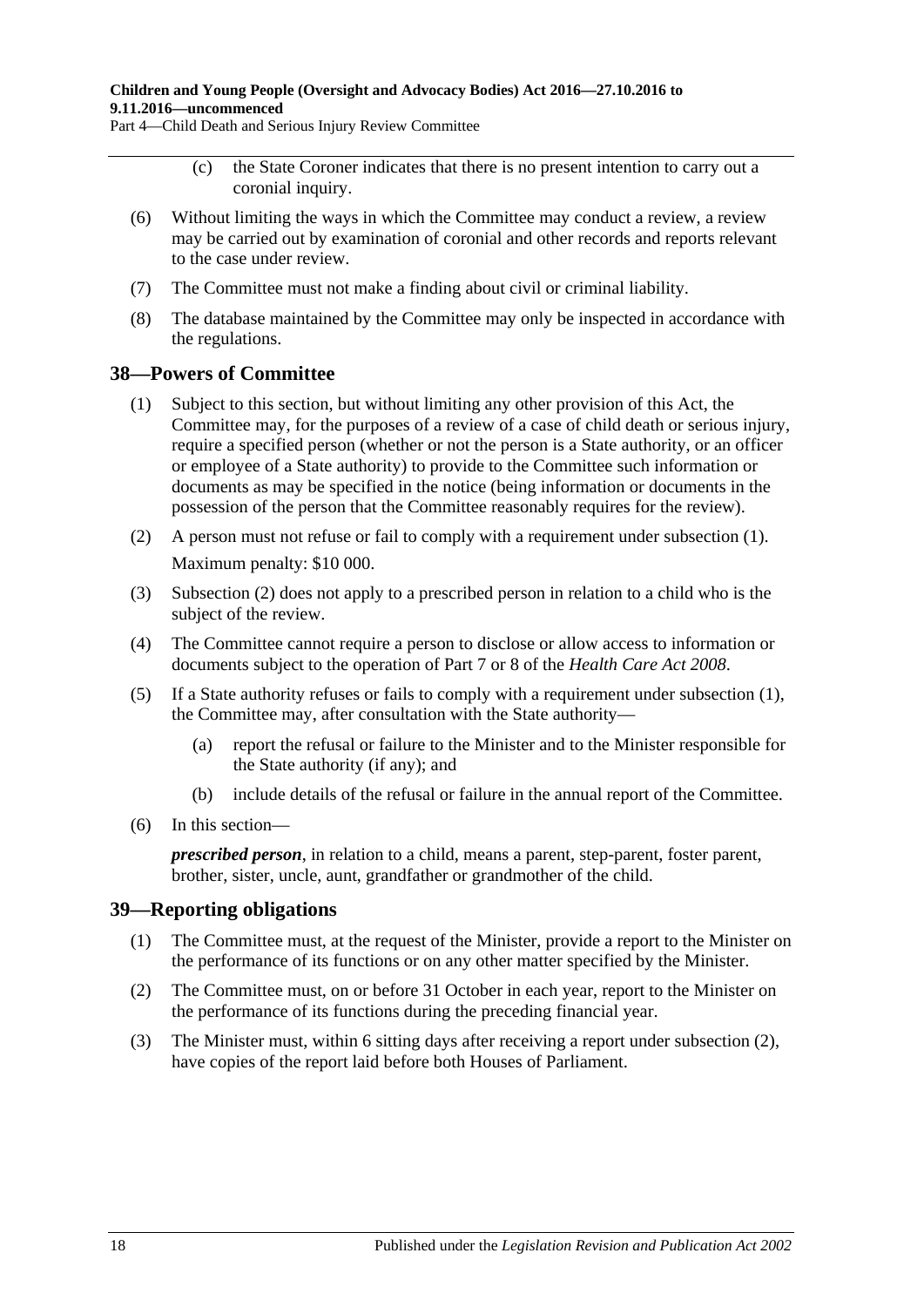# <span id="page-18-0"></span>**Part 5—Referral of matters**

## <span id="page-18-4"></span><span id="page-18-1"></span>**40—Guardian or Committee may refer matter to Commissioner**

- (1) If, in the course of performing functions under this Act, the Guardian or the Committee becomes aware of a matter that, in the opinion of the Guardian or Committee, should be referred to the Commissioner for action under [Part](#page-4-3) 2, then the Guardian or Committee (as the case requires) may, in a manner and form determined by the Commissioner, refer the matter to the Commissioner.
- (2) [Subsection](#page-18-4) (1) applies whether or not the Guardian or the Committee is reviewing, or has reviewed, an incident to which the matter relates.
- (3) Nothing in [subsection](#page-18-4) (1) prevents the Guardian or the Committee from reporting or referring the matter under any other provision of this Act or any other Act.

## <span id="page-18-2"></span>**41—Commissioner, Guardian and Committee may report, and must refer, certain matters to appropriate body**

- <span id="page-18-5"></span>(1) If, in the course of performing functions under this Act, the Commissioner, the Guardian or the Committee becomes aware of a matter that raises the possibility of professional misconduct or unprofessional conduct, or corruption, misconduct or maladministration in public administration, then the Commissioner, Guardian or Committee (as the case requires)—
	- (a) in the case of professional misconduct or unprofessional conduct—may report the matter to the relevant regulatory body for that profession; or
	- (b) in the case of corruption, misconduct or maladministration in public administration—must refer the matter to the Office for Public Integrity.
- (2) The Commissioner, the Guardian or the Committee (as the case requires) must comply with any reasonable request of the relevant regulatory body for further information in relation to the subject matter of a report under [subsection](#page-18-5) (1)(a).
- (3) In this section—

*corruption, misconduct or maladministration in public administration* means corruption in public administration, misconduct in public administration or maladministration in public administration, all within the meaning of the *[Independent](http://www.legislation.sa.gov.au/index.aspx?action=legref&type=act&legtitle=Independent%20Commissioner%20Against%20Corruption%20Act%202012)  [Commissioner Against Corruption Act](http://www.legislation.sa.gov.au/index.aspx?action=legref&type=act&legtitle=Independent%20Commissioner%20Against%20Corruption%20Act%202012) 2012*;

*Office for Public Integrity* means the Office for Public Integrity under the *[Independent Commissioner Against Corruption Act](http://www.legislation.sa.gov.au/index.aspx?action=legref&type=act&legtitle=Independent%20Commissioner%20Against%20Corruption%20Act%202012) 2012*.

## <span id="page-18-3"></span>**42—Commissioner and Guardian may make complaints to Ombudsman**

- <span id="page-18-6"></span>(1) Despite a provision of the *[Ombudsman Act](http://www.legislation.sa.gov.au/index.aspx?action=legref&type=act&legtitle=Ombudsman%20Act%201972) 1972*, the Commissioner or the Guardian may, on behalf of a child or young person, or a class of children or young people—
	- (a) make a complaint to the Ombudsman in respect of an administrative act; or
	- (b) make a prescribed child protection complaint to the Ombudsman,

and, for the purposes of the *[Ombudsman Act](http://www.legislation.sa.gov.au/index.aspx?action=legref&type=act&legtitle=Ombudsman%20Act%201972) 1972*, such a complaint will be taken to be a complaint made under that Act.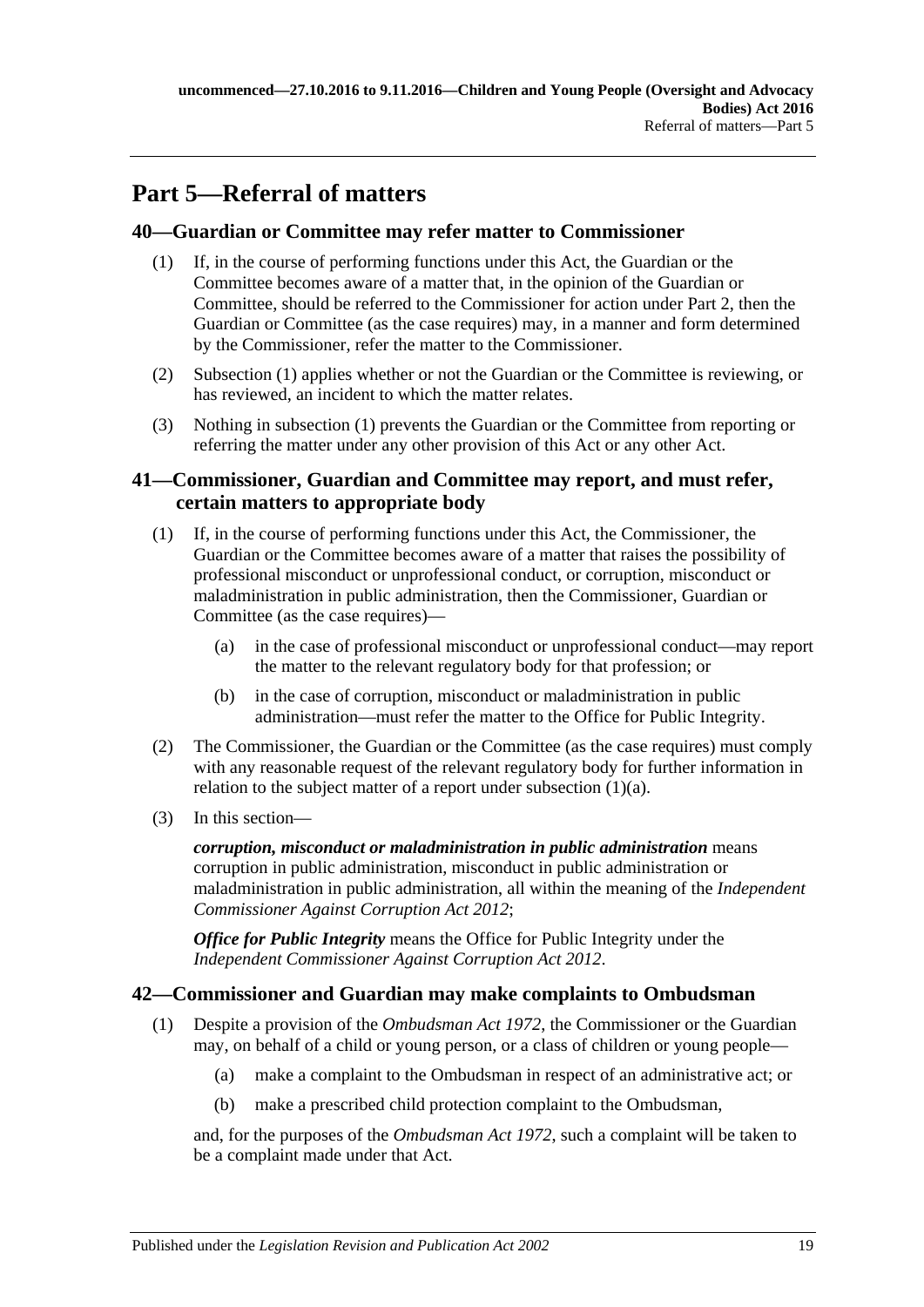**Children and Young People (Oversight and Advocacy Bodies) Act 2016—27.10.2016 to 9.11.2016—uncommenced** Part 5—Referral of matters

- (2) Without limiting a provision of the *[Ombudsman Act](http://www.legislation.sa.gov.au/index.aspx?action=legref&type=act&legtitle=Ombudsman%20Act%201972) 1972*, the Ombudsman, in respect of a complaint referred to in [subsection](#page-18-6)  $(1)(b)$ , has the same jurisdiction and any additional powers that the Health and Community Services Complaints Commissioner would have under the *[Health and Community Services Complaints Act](http://www.legislation.sa.gov.au/index.aspx?action=legref&type=act&legtitle=Health%20and%20Community%20Services%20Complaints%20Act%202004) 2004* in respect of such a complaint.
- (3) In this section—

*administrative act* has the same meaning as in the *[Ombudsman Act](http://www.legislation.sa.gov.au/index.aspx?action=legref&type=act&legtitle=Ombudsman%20Act%201972) 1972*;

*prescribed child protection complaint* has the same meaning as in section 28A of the *[Health and Community Services Complaints Act](http://www.legislation.sa.gov.au/index.aspx?action=legref&type=act&legtitle=Health%20and%20Community%20Services%20Complaints%20Act%202004) 2004*.

## <span id="page-19-0"></span>**43—Commissioner and Guardian may make complaints to Health and Community Services Complaints Commissioner**

- <span id="page-19-2"></span>(1) Subject to this section, but despite a provision of the *[Health and Community Services](http://www.legislation.sa.gov.au/index.aspx?action=legref&type=act&legtitle=Health%20and%20Community%20Services%20Complaints%20Act%202004)  [Complaints Act](http://www.legislation.sa.gov.au/index.aspx?action=legref&type=act&legtitle=Health%20and%20Community%20Services%20Complaints%20Act%202004) 2004*, the Commissioner or the Guardian may make a complaint to the Health and Community Services Complaints Commissioner on behalf of a child or young person, or a class of children or young people, in respect of a ground referred to in section 25 of that Act (and such a complaint will be taken to be a complaint made under that Act).
- (2) In determining whether to make a complaint under [subsection](#page-19-2) (1), the Commissioner or the Guardian (as the case requires)—
	- (a) must have regard to the fact that a prescribed child protection complaint should, unless it is a complaint of a kind identified in an administrative arrangement under section 28A of the *[Health and Community Services](http://www.legislation.sa.gov.au/index.aspx?action=legref&type=act&legtitle=Health%20and%20Community%20Services%20Complaints%20Act%202004)  [Complaints Act](http://www.legislation.sa.gov.au/index.aspx?action=legref&type=act&legtitle=Health%20and%20Community%20Services%20Complaints%20Act%202004) 2004*, be made to the Ombudsman; and
	- (b) must consider whether a complaint should instead be made under [section](#page-18-3) 42.
- (3) Nothing in this section limits the operation of section 28A of the *[Health and](http://www.legislation.sa.gov.au/index.aspx?action=legref&type=act&legtitle=Health%20and%20Community%20Services%20Complaints%20Act%202004)  [Community Services Complaints Act](http://www.legislation.sa.gov.au/index.aspx?action=legref&type=act&legtitle=Health%20and%20Community%20Services%20Complaints%20Act%202004) 2004*.
- (4) In this section—

*prescribed child protection complaint* has the same meaning as in section 28A of the *[Health and Community Services Complaints Act](http://www.legislation.sa.gov.au/index.aspx?action=legref&type=act&legtitle=Health%20and%20Community%20Services%20Complaints%20Act%202004) 2004*.

### <span id="page-19-1"></span>**44—Immediate reports to Parliament**

- (1) The Commissioner, the Guardian or the Committee may make a report to the Parliament on any matter related to their functions under this Act if satisfied that the matter raises issues of such importance to the safety or wellbeing of children and young people that the Parliament should be made aware of the matter as a matter of urgency.
- (2) A copy of the report must be delivered to the President of the Legislative Council and the Speaker of the House of Assembly.
- (3) The President of the Legislative Council and the Speaker of the House of Assembly must, on the first sitting day after receiving a report, lay it before their respective Houses.
- (4) The Commissioner, the Guardian or the Committee (as the case requires) must also give a copy of the report to the Minister.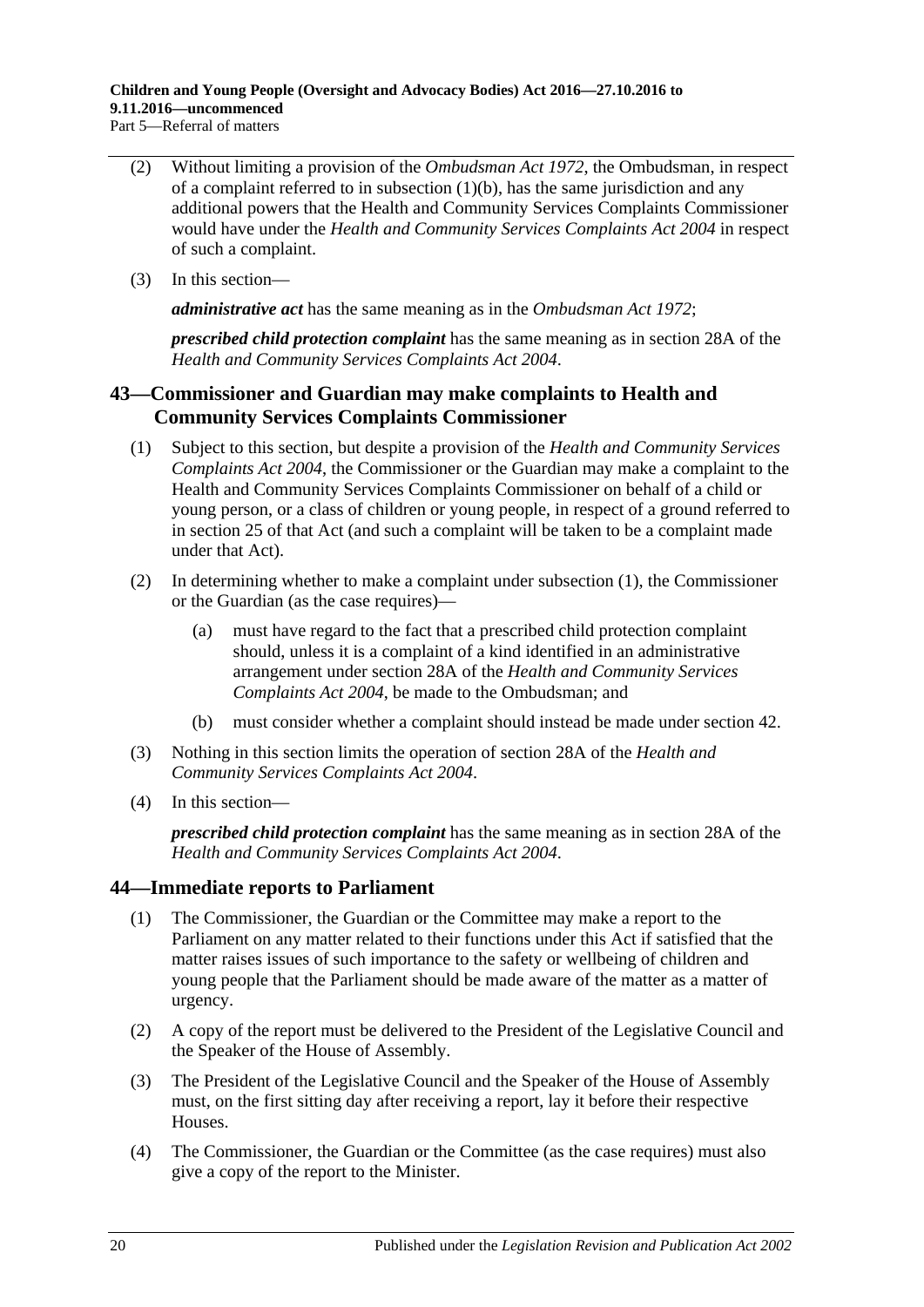### <span id="page-20-0"></span>**45—Referral of matters to inquiry agencies etc not affected**

- (1) Nothing in this Act prevents a matter from being referred to an inquiry agency or any other appropriate person or body at any time (whether or not an inquiry or other proceedings are being or have been undertaken under this Act).
- (2) The referral of a matter does not prevent the Commissioner, the Guardian or the Committee from performing functions or exercising powers in respect of the matter (but in such a case the Commissioner, Guardian or Committee must endeavour to avoid, as far as practicable, prejudice to any person affected by the referral).
- (3) In this section—

*inquiry agency* means—

- (a) South Australia Police; or
- (b) the Ombudsman; or
- (c) the State Coroner; or
- (d) the Independent Commissioner Against Corruption; or
- (e) the Commissioner for Public Sector Employment; or
- (f) the Health and Community Services Complaints Commissioner; or
- (g) the Guardian.

# <span id="page-20-1"></span>**Part 6—Child Development Council**

## <span id="page-20-2"></span>**Division 1—Child Development Council**

## <span id="page-20-3"></span>**46—Establishment of Child Development Council**

- (1) The *Child Development Council* is established.
- (2) The Council consists of up to 12 members appointed by the Minister, being persons who collectively have, in the opinion of the Minister, the knowledge, skills and experience necessary to enable the Council to carry out its functions effectively.
- (3) The Minister must, before appointing a member to the Council, call for expressions of interest under a scheme determined by the Minister for the purposes of this section.
- (4) The Minister may appoint a person to be the deputy of a member of the Council.
- (5) A deputy may act as a member of the Council during any period of absence of the member in relation to whom the deputy has been appointed.

## <span id="page-20-4"></span>**47—Terms and conditions of membership**

- (1) Subject to this section, a member of the Council will hold office on conditions, and for a term (not exceeding 2 years), determined by the Minister and specified in the instrument of appointment and is, at the expiration of a term of office, eligible for reappointment.
- (2) The office of a member becomes vacant if the member—
	- (a) dies; or
	- (b) completes a term of office and is not reappointed; or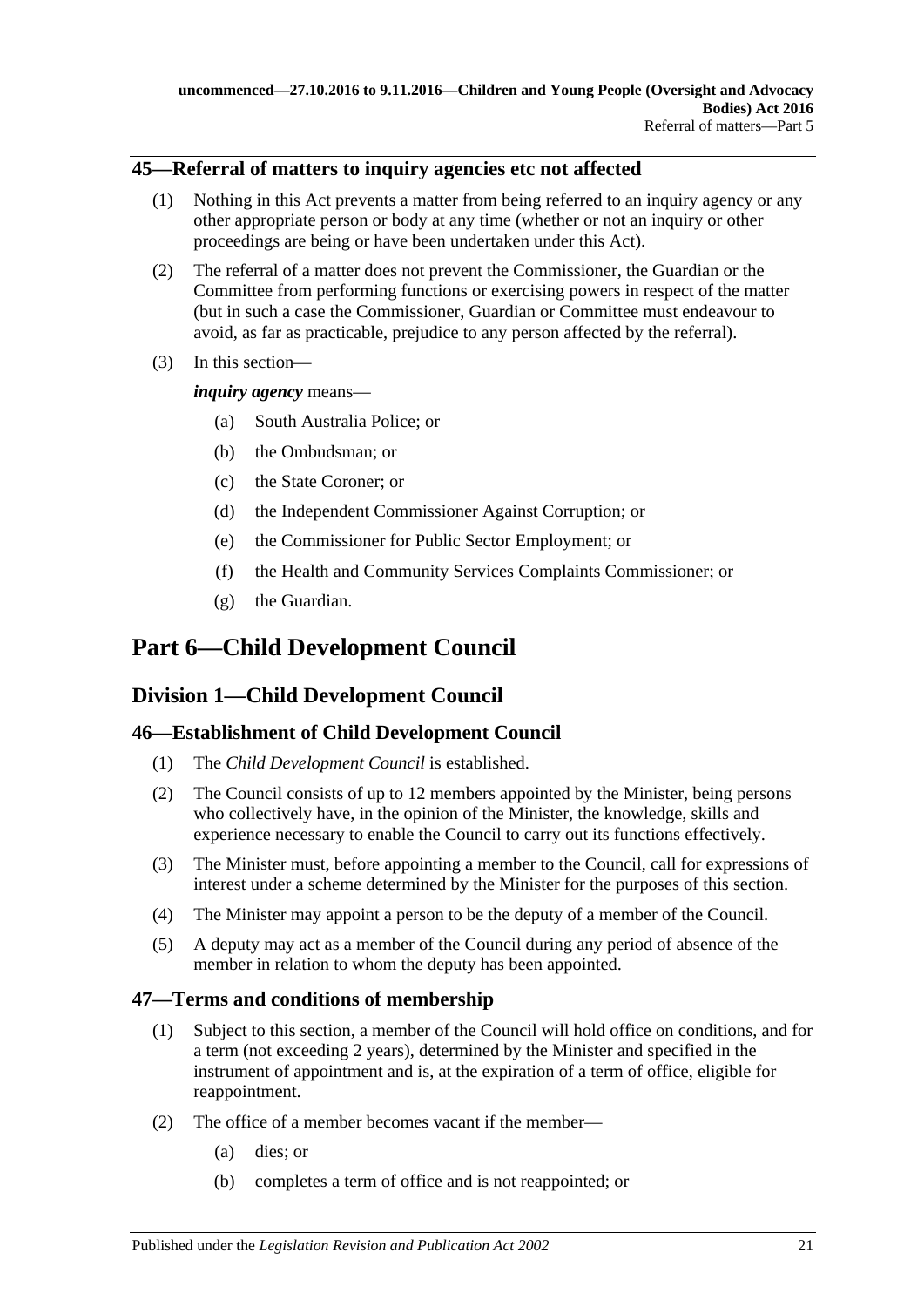#### **Children and Young People (Oversight and Advocacy Bodies) Act 2016—27.10.2016 to 9.11.2016—uncommenced** Part 6—Child Development Council

Division 1—Child Development Council

- (c) resigns by written notice to the Minister; or
- (d) is convicted of—
	- (i) an indictable offence against the law of this State; or
	- (ii) an offence against the law of this State that is punishable by imprisonment for a term of at least 12 months; or
	- (iii) an offence against the law of another jurisdiction that, if committed in this State, would be an offence of a kind referred to in a preceding paragraph; or
- (e) is sentenced to imprisonment for an offence (whether against a law of this State or another jurisdiction); or
- (f) becomes a prohibited person within the meaning of the *[Child Safety](http://www.legislation.sa.gov.au/index.aspx?action=legref&type=act&legtitle=Child%20Safety%20(Prohibited%20Persons)%20Act%202016)  [\(Prohibited Persons\) Act 2016](http://www.legislation.sa.gov.au/index.aspx?action=legref&type=act&legtitle=Child%20Safety%20(Prohibited%20Persons)%20Act%202016)*; or
- (g) is removed from office by the Minister under [subsection](#page-21-2) (3).
- <span id="page-21-2"></span>(3) The Minister may remove a member from office—
	- (a) for misconduct or conduct that may bring the Council into disrepute; or
	- (b) for breach of, or non-compliance with, a condition of appointment; or
	- (c) if the member has become bankrupt or has applied to take the benefit of a law for the relief of insolvent debtors; or
	- (d) if the member has been disqualified from managing corporations under Chapter 2D Part 2D.6 of the *Corporations Act 2001* of the Commonwealth; or
	- (e) if the member has, because of mental or physical incapacity, failed to carry out duties of the position satisfactorily; or
	- (f) for incompetence or neglecting the duties of the position; or
	- (g) any other reason the Minister thinks fit.
- (4) An act or proceeding of the Council is not invalid by reason only of a vacancy in its membership or a defect in the appointment of a member.

### <span id="page-21-0"></span>**48—Presiding member and deputy presiding member**

The Minister must appoint 1 of the members of the Council to be the presiding member of the Council and 1 to be the deputy presiding member.

### <span id="page-21-1"></span>**49—Delegation**

- (1) The Council may delegate a function or power under this Act (other than a prescribed function or power)—
	- (a) to a member of the Council; or
	- (b) to a committee established by the Council; or
	- (c) to a specified body or person (including a person for the time being holding or acting in a specified office or position).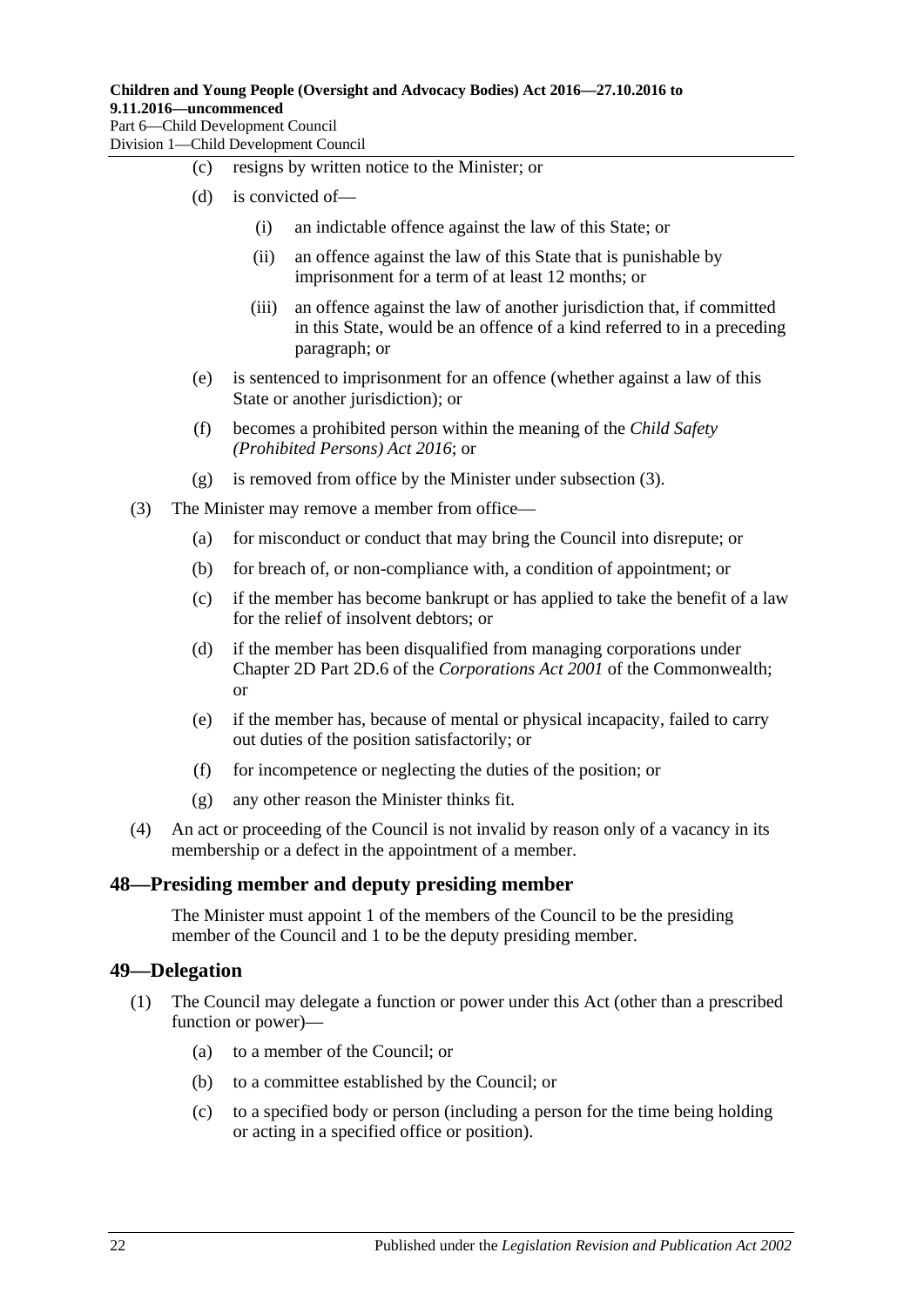- (2) A delegation under this section—
	- (a) must be by instrument in writing; and
	- (b) may be absolute or conditional; and
	- (c) does not derogate from the ability of the Council to act in any matter; and
	- (d) is revocable at will.
- (3) A function or power delegated under this section may, if the instrument of delegation so provides, be further delegated.

### <span id="page-22-0"></span>**50—Committees**

- (1) The Council may establish committees—
	- (a) to advise the Council; or
	- (b) to carry out functions on behalf of the Council.
- (2) The membership of a committee will be determined by the Council and may, but need not, consist of, or include, members of the Council.
- (3) The Council will determine who will be the presiding member of a committee.
- <span id="page-22-2"></span>(4) The procedures to be observed in relation to the conduct of the business of a committee will be—
	- (a) as determined by the Council; and
	- (b) insofar as a procedure is not determined under [paragraph](#page-22-2) (a)—as determined by the committee.

### <span id="page-22-1"></span>**51—Council's procedures**

- (1) Subject to this Act, a quorum of the Council consists of one half the total number of its members (ignoring any fraction resulting from the division) plus 1.
- (2) The Council must meet at least 6 times in any calendar year.
- (3) The presiding member will preside at a meeting of the Council and, in the absence of that person, or, in that member's absence, by the deputy presiding member and, in the absence of both the presiding member and the deputy presiding member, the members present at a meeting of the Council must choose 1 of their number to preside at the meeting.
- (4) A decision carried by a majority of the votes cast by members of the Council at a meeting is a decision of the Council.
- (5) Each member present at a meeting of the Council has 1 vote on any question arising for decision (but, to avoid doubt, the member presiding at the meeting does not have a casting vote if the votes are equal).
- (6) The Council must have accurate minutes kept of its meetings.
- (7) Subject to this Act and any direction of the Minister, the Council may determine its own procedures.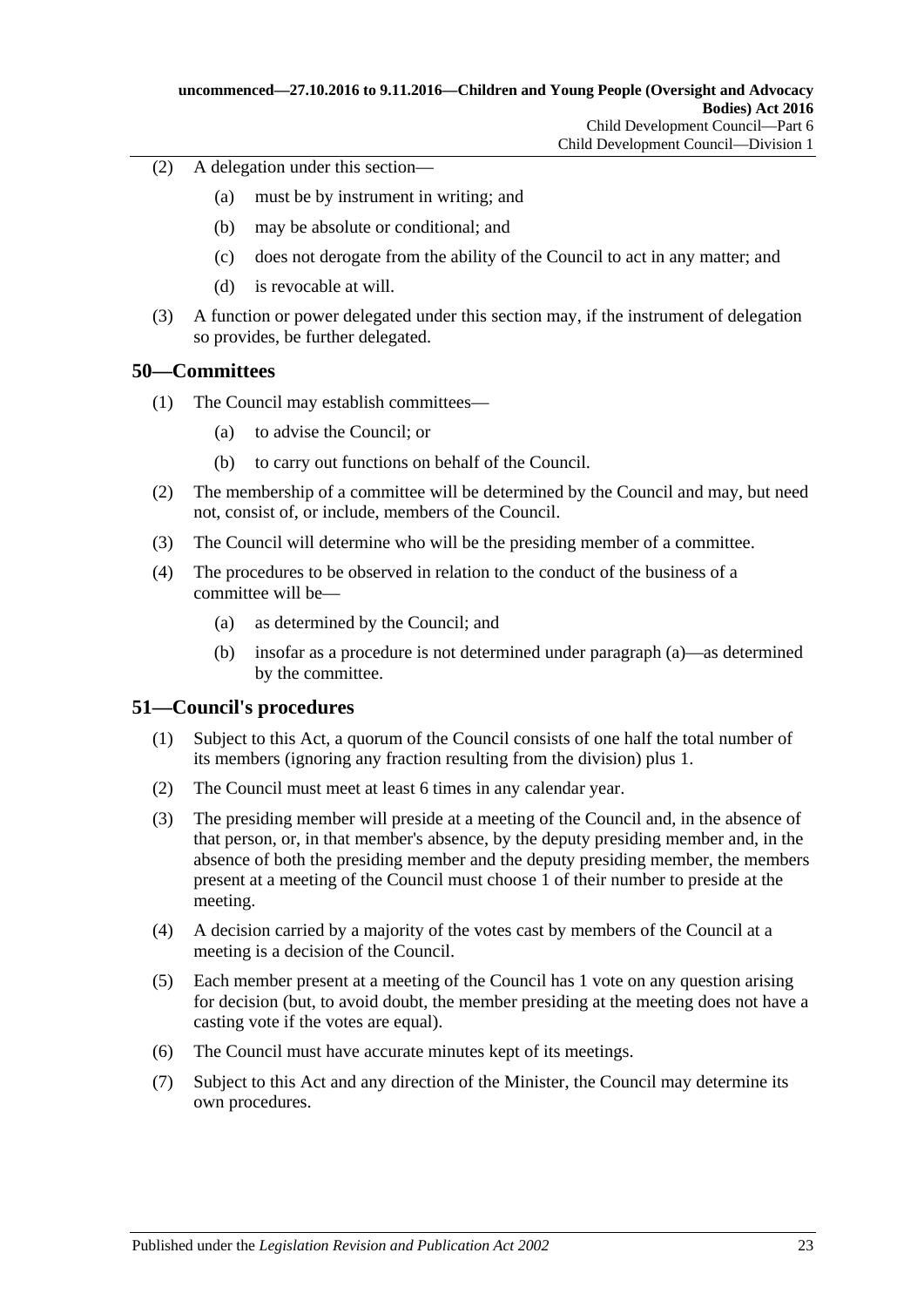### <span id="page-23-0"></span>**52—Commissioner or representative may attend meetings of Council**

The Commissioner, or a person authorised in writing by the Commissioner—

- (a) may attend and take part in discussions at any meeting of the Council; and
- (b) may have access to papers provided to members for the purposes of any meeting of the Council,

but does not have a vote on any question arising for decision at a meeting of the Council.

### <span id="page-23-1"></span>**53—Staff and resources**

The Minister must provide the Council with the staff and other resources that the Council reasonably needs for carrying out the Council's functions.

### <span id="page-23-2"></span>**54—Use of staff etc of Public Service**

The Council may, under an arrangement established by the Minister administering an administrative unit of the Public Service, make use of the staff, equipment or facilities of that administrative unit.

### <span id="page-23-3"></span>**55—Functions and powers of Council**

- (1) The primary function of the Council is to prepare and maintain the *Outcomes Framework for Children and Young People*.
- (2) The Council has the following additional functions:
	- (a) to advise and report to the Government on the effectiveness of the Outcomes Framework in—
		- (i) keeping children and young people safe from harm; and
		- (ii) ensuring that children and young people are cared for in a way that allows them to realise their potential; and
		- (iii) improving the physical and mental health, and the emotional wellbeing, of children and young people; and
		- (iv) improving the participation of children and young people in educational and vocational training; and
		- (v) improving the participation of children and young people in sporting, creative, cultural and other recreational activities; and
		- (vi) ensuring that children and young people are properly prepared for taking their position in society as responsible citizens; and
		- (vii) maintaining the cultural identity of children and young people;
	- (b) to promote the implementation of the Outcomes Framework in respect of matters affecting children and young people under the laws of the State;
	- (c) such other functions as may be assigned to the Council under this or any other Act or by the Minister.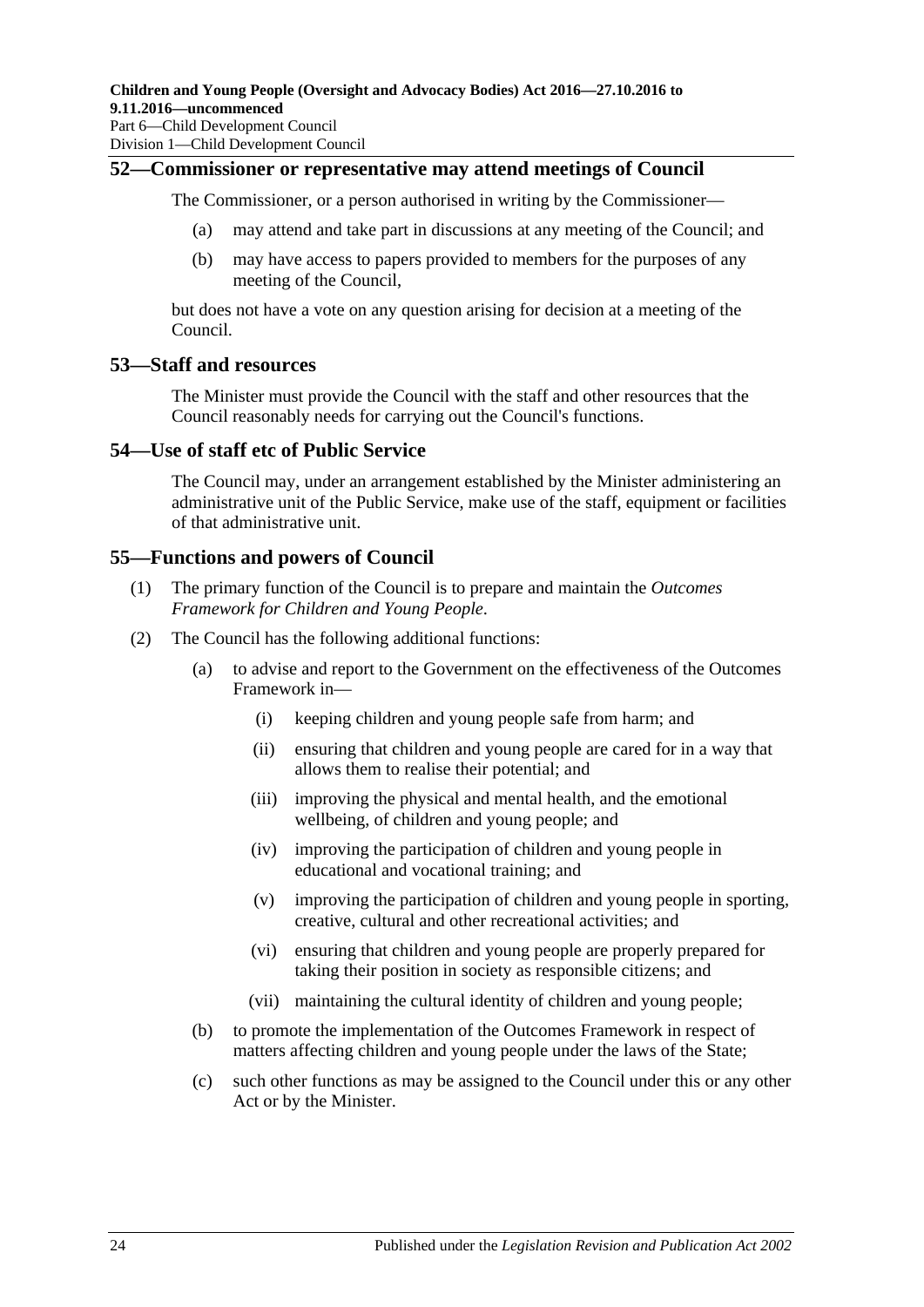- (3) In performing the functions under this section, the Council should, as far as is reasonably practicable, seek to work collaboratively with—
	- (a) State authorities and Commonwealth agencies that have functions that are relevant to those of the Council; and
	- (b) relevant industry, professional and community groups and organisations.
- (4) Subject to this Act, the Council has such powers as may be necessary or expedient for the performance of the Council's functions.

### <span id="page-24-0"></span>**56—Reporting obligations**

- (1) The Council must, at the request of the Minister, provide a report to the Minister on the performance of its functions or on any other matter specified by the Minister.
- <span id="page-24-3"></span>(2) The Council must, on or before 31 October in each year, report to the Minister on the performance of its functions during the preceding financial year.
- (3) The Minister must, within 6 sitting days after receiving a report under [subsection](#page-24-3) (2), have copies of the report laid before both Houses of Parliament.

## <span id="page-24-1"></span>**Division 2—Outcomes Framework for Children and Young People**

### <span id="page-24-2"></span>**57—Outcomes Framework for Children and Young People**

- (1) There is to be an *Outcomes Framework for Children and Young People*.
- (2) Without limiting any other matter that may be included in the Outcomes Framework, the Outcomes Framework must include a Charter for Children and Young People.
- (3) The Outcomes Framework is to be prepared by the Child Development Council.
- (4) The Council must, in preparing the Outcomes Framework—
	- (a) act in accordance with any instructions of the Minister; and
	- (b) consult with—
		- (i) the Commissioner; and
		- (ii) any other person or body prescribed by the regulations,

and may consult with any other person or body that the Council thinks appropriate; and

- (c) engage children and young people, and their parents, carers and families; and
- (d) ensure an appropriate focus on the needs of priority population groups; and
- (e) develop performance indicators against which progress in relation to the development and wellbeing of children and young people in the State can be tracked over time.
- (5) The regulations may make further provisions with regard to the Outcomes Framework including, without limiting the generality of this subsection, provisions relating to—
	- (a) how the Outcomes Framework is to be prepared; and
	- (b) the form of the Outcomes Framework and any variation of the Outcomes Framework; and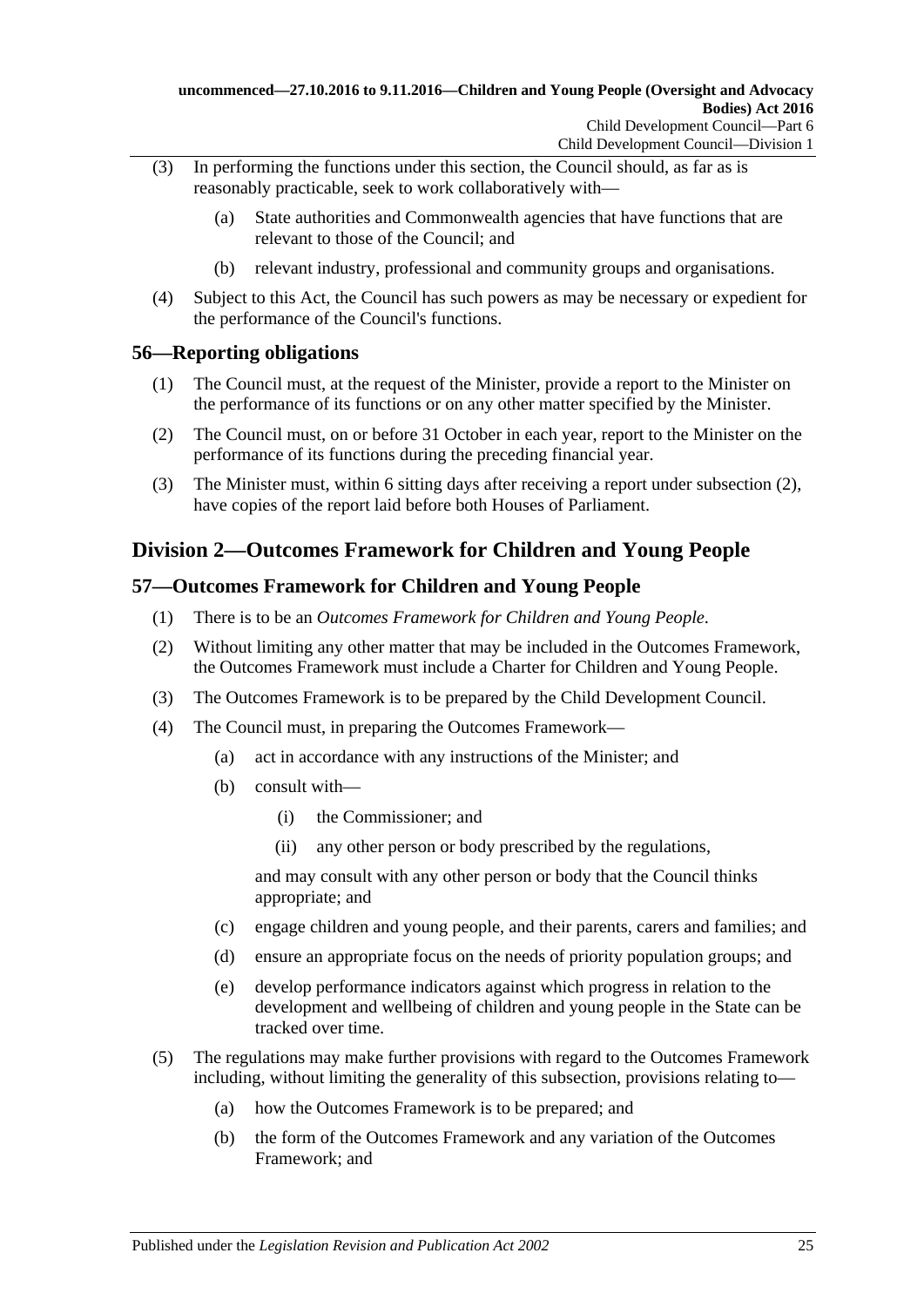### **Children and Young People (Oversight and Advocacy Bodies) Act 2016—27.10.2016 to 9.11.2016—uncommenced**

Part 6—Child Development Council

Division 2—Outcomes Framework for Children and Young People

- (c) the kinds of information to be included in the Outcomes Framework; and
- (d) consultation requirements relating to the Outcomes Framework; and
- (e) consideration and approval of the Outcomes Framework by the Minister; and
- (f) requirements as to the ongoing review of the Outcomes Framework; and
- (g) variation or substitution of the Outcomes Framework,

including provisions limiting a matter referred to in a preceding paragraph.

- (6) The Outcomes Framework, and any variation or substitution of the Outcomes Framework, has effect from the time it is approved by the Minister.
- (7) The Council must, on the Outcomes Framework or a variation of the Outcomes Framework being approved by the Minister—
	- (a) cause the Outcomes Framework or variation to be published in the Gazette; and
	- (b) cause the Outcomes Framework to be published on a website determined by the Minister.

### <span id="page-25-4"></span><span id="page-25-0"></span>**58—Statutory duty of State authorities in respect of Outcomes Framework**

- (1) Every State authority must, in carrying out its functions or exercising its powers, have regard to, and seek to give effect to, the Outcomes Framework.
- (2) A State authority will be taken not to be in breach of [subsection](#page-25-4) (1) if the State authority is acting—
	- (a) in accordance with a requirement under this or any other Act; or
	- (b) in circumstances prescribed by the regulations.
- (3) A failure by a State authority to comply with this section does not, of itself, give rise to any civil liability against the Crown, the State authority or any other person.

# <span id="page-25-1"></span>**Part 7—Information gathering and sharing**

### <span id="page-25-2"></span>**59—No obligation to maintain secrecy**

No obligation to maintain secrecy or other restriction on the disclosure of information applies in relation to the disclosure of information to the Commissioner, the Guardian or the Committee under this Act, except an obligation or restriction designed to keep the identity of an informant or notifier secret.

### <span id="page-25-5"></span><span id="page-25-3"></span>**60—Commissioner may require State authority to provide report**

- (1) The Commissioner may, if the Commissioner is of the opinion that it is necessary or would otherwise assist the Commissioner in the performance of functions under this Act, require a State authority to prepare and provide a report to the Commissioner in relation to the matters, and in accordance with any requirements, specified in the notice.
- <span id="page-25-6"></span>(2) If a State authority has not complied with a requirement under [subsection](#page-25-5) (1), the Commissioner may require the State authority to provide to the Commissioner within a specified period a report setting out the reasons for non-compliance.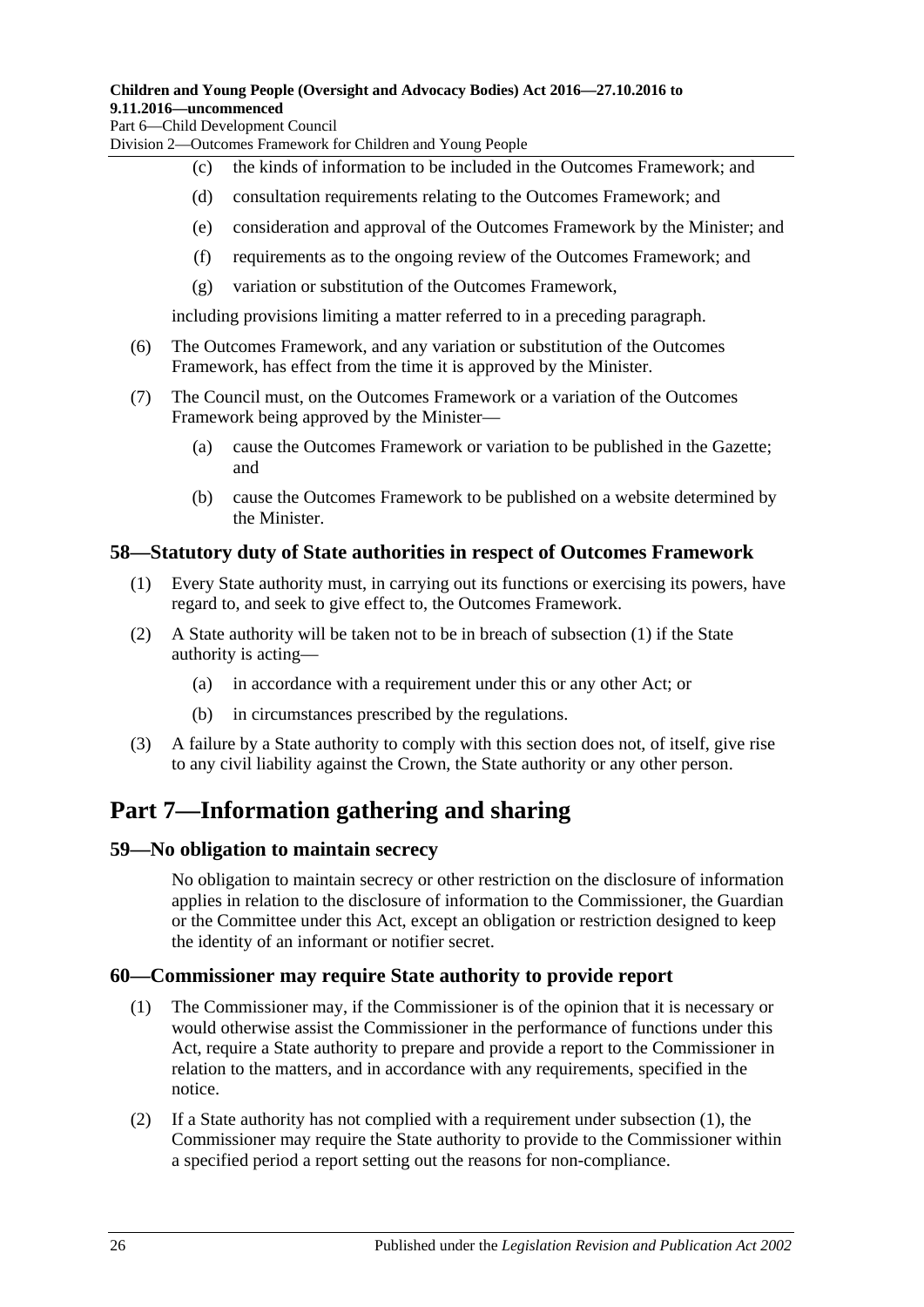- <span id="page-26-2"></span>(3) The Commissioner may, on receiving a report under [subsection](#page-25-6) (2), submit a copy of the report to the Minister setting out the views of the Commissioner in respect of the State authority's non-compliance.
- <span id="page-26-3"></span>(4) The Minister must, on receiving a report under [subsection](#page-26-2) (3), prepare a report to Parliament setting out—
	- (a) the Minister's response to the Commissioner's report; and
	- (b) any other information required by the regulations.
- (5) The Minister must, within 6 sitting days after completing a report under [subsection](#page-26-3) (4), cause a copy of both the report and the Commissioner's report under [subsection](#page-26-2) (3) to be laid before both Houses of Parliament.

## <span id="page-26-4"></span><span id="page-26-0"></span>**61—Commissioner, Guardian or Council may require information**

- (1) The Commissioner or the Guardian may, by notice in writing, require a specified person (whether or not the person is a State authority, or an officer or employee of a State authority) to provide to them such information, or such documents, as may be specified in the notice (being information or documents in the possession of the person or body that the Commissioner or Guardian reasonably requires for the performance of functions under this Act).
- (2) A person of whom a requirement is made under [subsection](#page-26-4) (1) must give the specified information or documents to the Commissioner or Guardian (as the case requires) within the period specified in the notice.
- (3) A person who refuses or fails to comply with a notice under [subsection](#page-26-4) (1) is guilty of an offence.

Maximum penalty: \$10 000.

- (4) If a State authority refuses or fails to comply with a notice under [subsection](#page-26-4) (1), the Commissioner or Guardian (as the case requires) may, after consultation with the State authority—
	- (a) report the refusal or failure to the Minister and to the Minister responsible for the State authority (if any); and
	- (b) include details of the refusal or failure in the annual report of the Commissioner or Guardian.
- (5) The Minister may, by notice in writing, exempt a specified person or body, or persons or bodies of a specified class, from the operation of this section.
- (6) An exemption—
	- (a) may be conditional or unconditional; and
	- (b) may be varied or revoked by the Minister by further notice in writing.

### <span id="page-26-1"></span>**62—Sharing of information between certain persons and bodies**

- (1) This section applies to the following persons and bodies:
	- (a) the Commissioner;
	- (b) the Guardian;
	- (c) the Committee;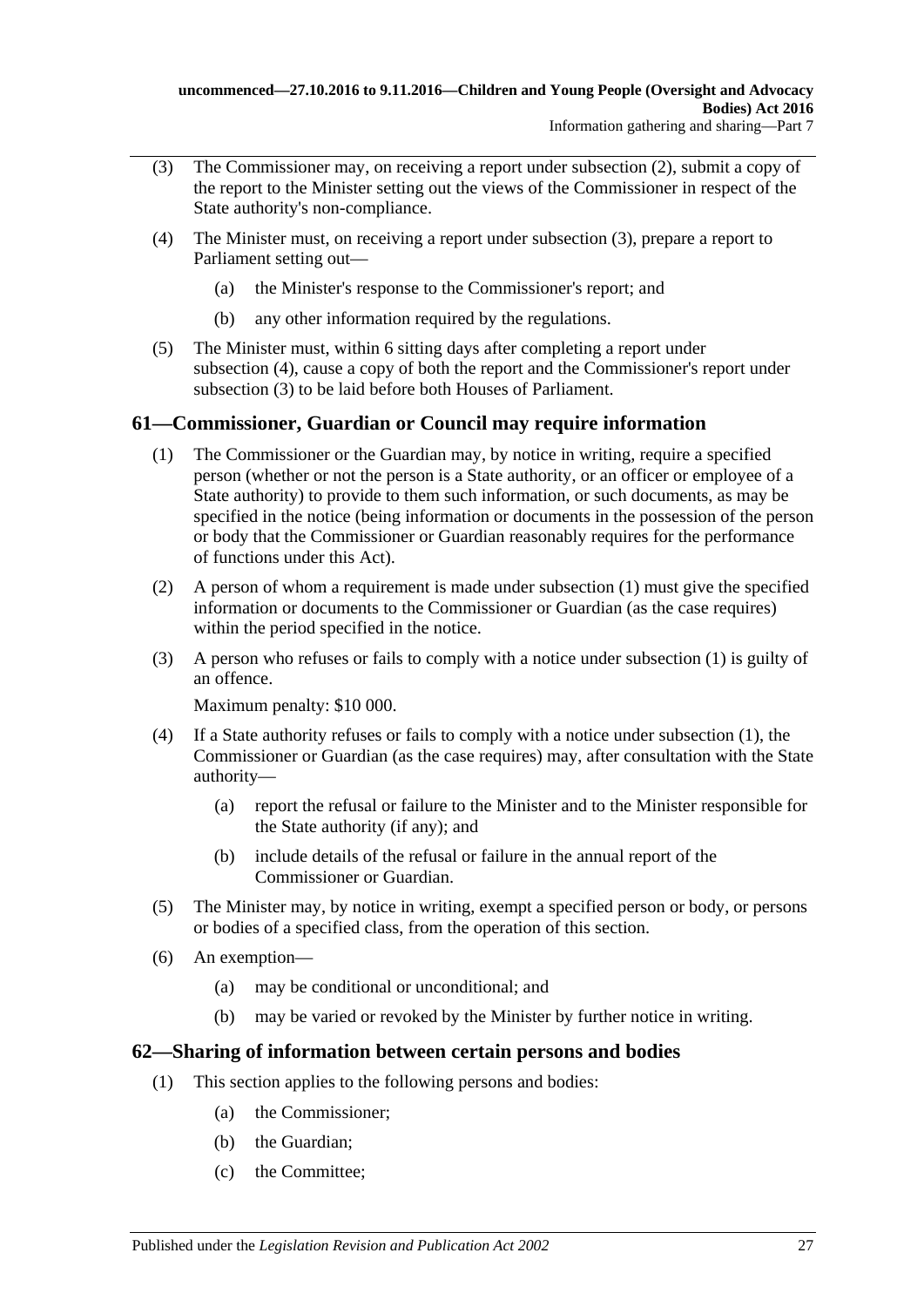Part 7—Information gathering and sharing

- (d) the Council;
- (e) a State authority;
- (f) any other person or body declared by the regulations to be included in the ambit of this subsection.
- (2) Despite any other Act or law, a person or body to whom this section applies (the *provider*) may, in accordance with any requirement set out in the regulations, provide prescribed information and documents to another person or body to whom this section applies (the *recipient*) if the provider reasonably believes that the provision of the information or documents would assist the recipient—
	- (a) to perform official functions relating to the health, safety, welfare or wellbeing of a child or young person or class of children or young people; or
	- (b) to manage any risk to a child or young person or class of children or young people that might arise in the recipient's capacity as an employer or provider of services.
- <span id="page-27-3"></span>(3) Despite any other Act or law, information or documents that do not directly or indirectly disclose the identity of any person may be provided by one person or body to whom this section applies to another without restriction.
- (4) [Subsection](#page-27-3) (3) applies—
	- (a) whether or not the information or documents consist of or include prescribed information and documents; and
	- (b) whether the information or document ever disclosed the identity of a person, or has been redacted so as to de-identify it.
- (5) Information may be provided under this section regardless of whether the provider has been requested to provide the information.
- (6) In this section—

### *prescribed information and documents* means—

- (a) information or documents relating to the health, safety, welfare or wellbeing of a particular child or young person or class of children or young people; or
- (b) any other information or document of a kind prescribed by the regulations for the purposes of this definition.

### <span id="page-27-0"></span>**63—Interaction with** *Public Sector (Data Sharing) Act 2016*

Nothing in this Part affects the operation of the *[Public Sector \(Data Sharing\)](http://www.legislation.sa.gov.au/index.aspx?action=legref&type=act&legtitle=Public%20Sector%20(Data%20Sharing)%20Act%202016)  Act [2016](http://www.legislation.sa.gov.au/index.aspx?action=legref&type=act&legtitle=Public%20Sector%20(Data%20Sharing)%20Act%202016)*.

## <span id="page-27-1"></span>**Part 8—Miscellaneous**

### <span id="page-27-2"></span>**64—Obstruction etc**

A person must not, without reasonable excuse, obstruct, hinder, resist or improperly influence, or attempt to obstruct, hinder, resist or improperly influence, the Commissioner, the Guardian, the Committee or the Council in the performance or exercise of a function or power under this Act.

Maximum penalty: \$10 000.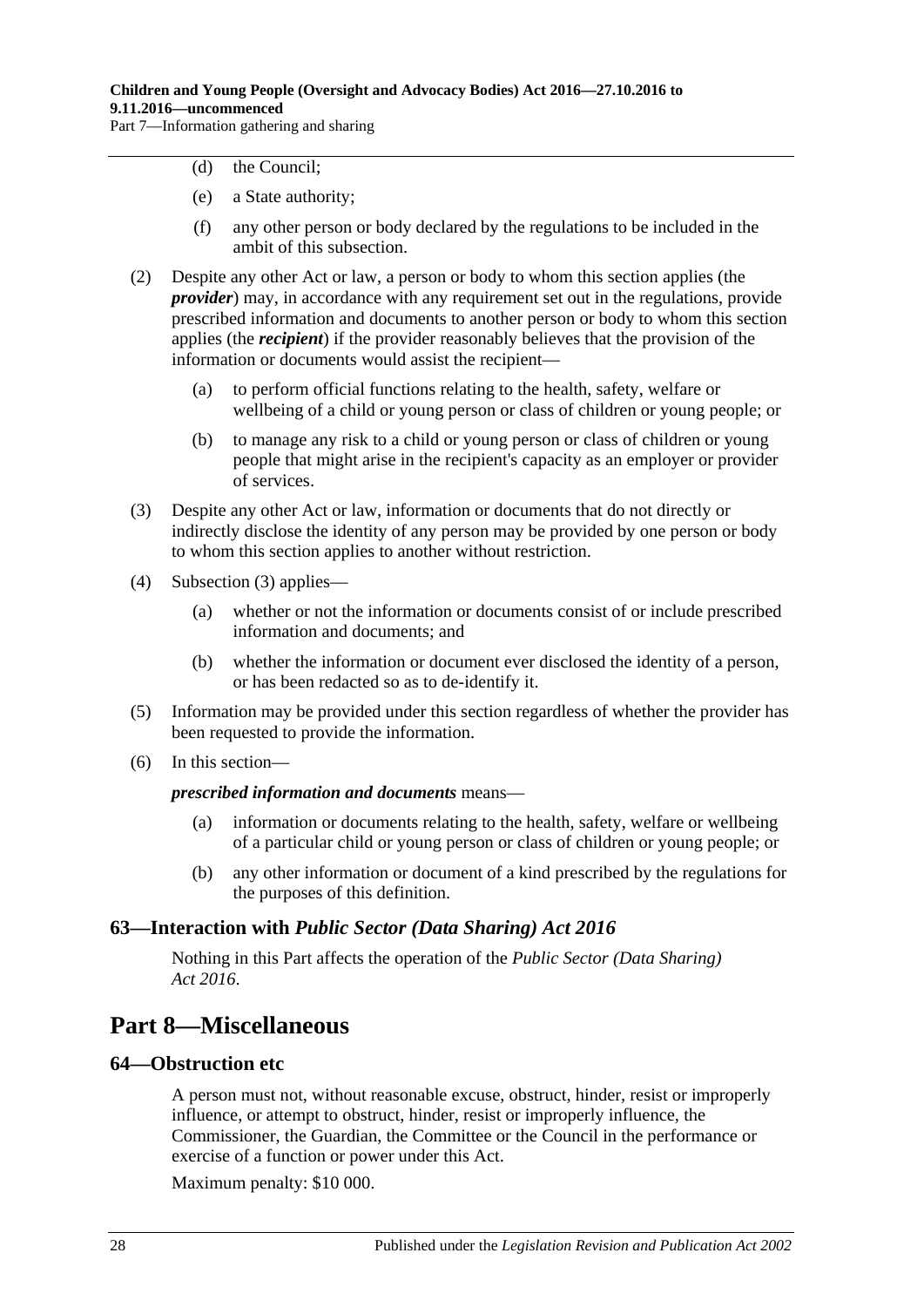### <span id="page-28-0"></span>**65—False or misleading statements**

A person must not make a statement knowing that it is false or misleading in a material particular (whether by reason of the inclusion or omission of a particular) in information provided under this Act.

Maximum penalty: \$10 000.

### <span id="page-28-3"></span><span id="page-28-1"></span>**66—Confidentiality**

- (1) A person engaged or formerly engaged in the administration of this Act must not divulge or communicate personal information obtained (whether by that person or otherwise) in the course of official duties except—
	- (a) as required or authorised by or under this Act or any other Act or law; or
	- (b) with the consent of the person to whom the information relates; or
	- (c) in connection with the administration or enforcement of this or any other Act; or
	- (d) for the purposes of referring the matter to a law enforcement agency, or a person or agency exercising official duties under an Act relating to the care or protection of children; or
	- (e) to an agency or instrumentality of this State, the Commonwealth or another State or a Territory of the Commonwealth for the purposes of the proper performance of its functions; or
	- (f) if the disclosure is reasonably necessary for the protection of the lawful interests of that person.

Maximum penalty: \$10 000.

- (2) [Subsection](#page-28-3) (1) does not prevent disclosure of statistical or other data that could not reasonably be expected to lead to the identification of any person to whom it relates.
- (3) Information that has been disclosed under [subsection](#page-28-3) (1) for a particular purpose must not be used for any other purpose by—
	- (a) the person to whom the information was disclosed; or
	- (b) any other person who gains access to the information (whether properly or improperly and whether directly or indirectly) as a result of that disclosure.

Maximum penalty: \$10 000.

(4) The regulations may make further provision in respect of the disclosure of information obtained in the course of the administration of this Act.

### <span id="page-28-2"></span>**67—Victimisation**

- (1) A person who causes detriment to another on the ground, or substantially on the ground, that the other person or a third person has provided, or intends to provide, information under this Act commits an act of victimisation.
- (2) Causing detriment on the ground that a person—
	- (a) has made a false allegation; or
	- (b) has not acted in good faith,

does not constitute an act of victimisation.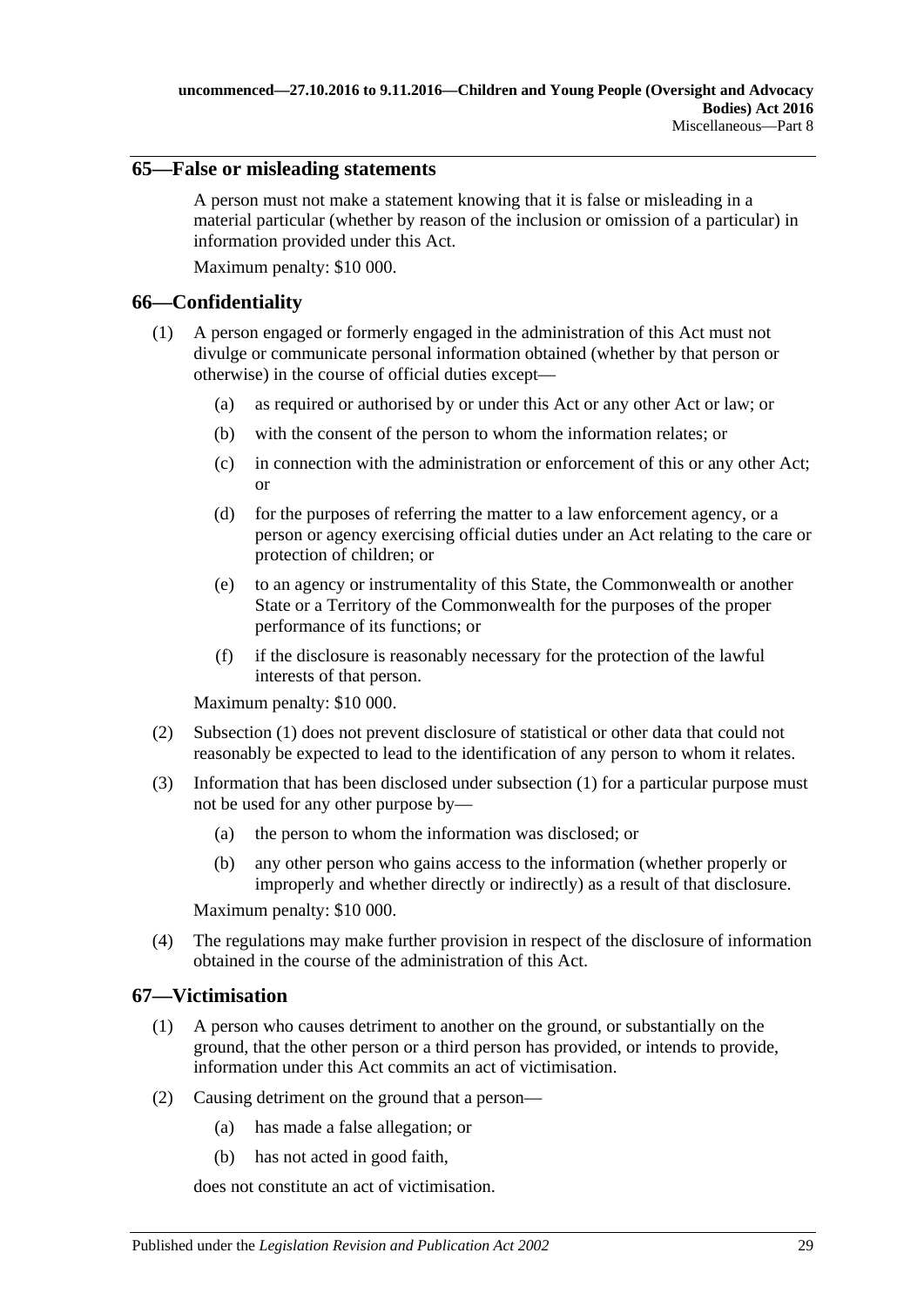- (3) An act of victimisation under this Act may be dealt with—
	- (a) as a tort; or
	- (b) as if it were an act of victimisation under the *[Equal Opportunity Act](http://www.legislation.sa.gov.au/index.aspx?action=legref&type=act&legtitle=Equal%20Opportunity%20Act%201984) 1984*,

but, if the victim commences proceedings in a court seeking a remedy in tort, the victim cannot subsequently lodge a complaint under the *[Equal Opportunity Act](http://www.legislation.sa.gov.au/index.aspx?action=legref&type=act&legtitle=Equal%20Opportunity%20Act%201984) 1984* and, conversely, if the victim lodges a complaint under that Act, the victim cannot subsequently commence proceedings in a court seeking a remedy in tort.

- (4) If a complaint alleging an act of victimisation under this Act has been lodged with the Commissioner for Equal Opportunity and the Commissioner is of the opinion that the subject matter of the complaint has already been adequately dealt with by a competent authority, the Commissioner may decline to act on the complaint or to proceed further with action on the complaint.
- (5) In proceedings against a person seeking a remedy in tort for an act of victimisation committed by an employee or agent of the person, it is a defence to prove that the person exercised all reasonable diligence to ensure that the employee or agent would not commit an act of victimisation.
- <span id="page-29-1"></span>(6) A person who personally commits an act of victimisation under this Act is guilty of an offence.

Maximum penalty: \$10 000.

- (7) Proceedings for an offence against [subsection](#page-29-1) (6) may only be commenced by a police officer or a person approved by either the Commissioner of Police or the Director of Public Prosecutions.
- (8) In this section—

*detriment* includes—

- (a) injury, damage or loss; or
- (b) intimidation or harassment; or
- (c) discrimination, disadvantage or adverse treatment in relation to a person's employment; or
- (d) threats of reprisal.

### <span id="page-29-0"></span>**68—Protections, privileges and immunities**

- (1) No liability attaches to the Commissioner, the Guardian, a member of the Committee, a member of the Council or any other person for any act or omission in good faith in the exercise or purported exercise of powers or functions under this or any other Act.
- (2) Nothing in this Act affects the privileges, immunities or powers of the Legislative Council or House of Assembly or their committees or members.
- (3) Nothing in this Act affects any rule or principle of law relating to—
	- (a) legal professional privilege; or
	- (b) "without prejudice" privilege; or
	- (c) public interest immunity.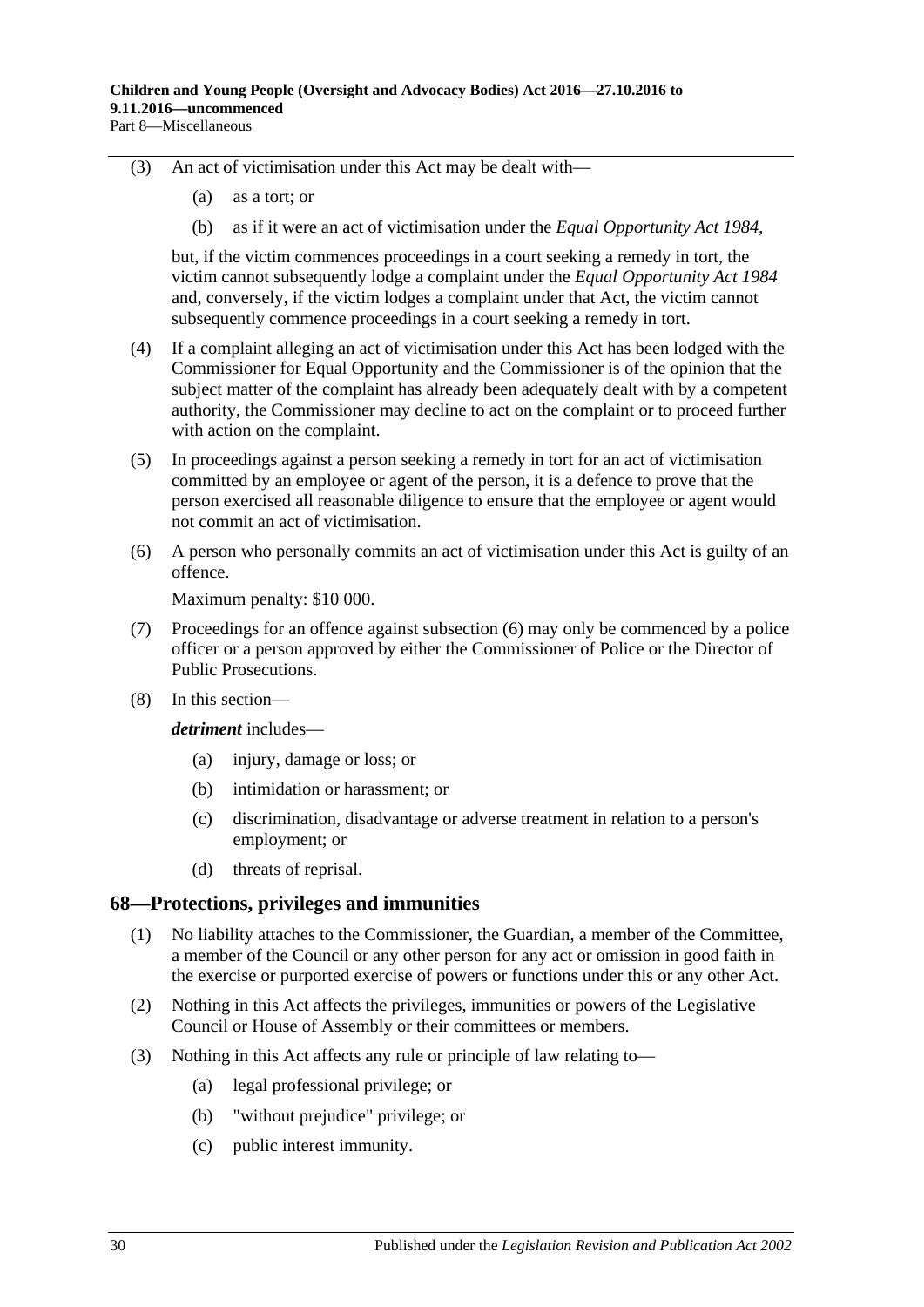- (4) A person is excused from answering a question or producing a document or other material in connection with an inquiry if the person could not be compelled to answer the question or produce the document or material in proceedings in the Supreme Court.
- (5) The Commissioner has, in connection with an inquiry under [section](#page-8-0) 15, the same protection, privileges and immunities as a Judge of the Supreme Court.
- (6) A person who provides information or a document to an inquiry under this Act has the same protection, privileges and immunities as a witness in proceedings before the Supreme Court.
- (7) A legal practitioner who represents a person in connection with an inquiry under this Act has the same protection, privileges, immunities and obligations as counsel involved in proceedings before the Supreme Court.
- (8) A person who does anything in accordance with this Act, or as required or authorised by or under this Act, cannot by so doing be held to have breached any code of professional etiquette or ethics, or to have departed from any acceptable form of professional conduct.

## <span id="page-30-2"></span><span id="page-30-0"></span>**69—Service**

- (1) Subject to this Act, a notice or document required or authorised to be given to a person for the purposes of this Act may—
	- (a) be given to the person personally; or
	- (b) be posted in an envelope addressed to the person at the person's last known residential, business or (in the case of a corporation) registered address; or
	- (c) be left for the person at the person's last known residential, business or (in the case of a corporation) registered address with someone apparently over the age of 16 years; or
	- (d) be transmitted by fax or email to a fax number or email address provided by the person (in which case the notice or document will be taken to have been given or served at the time of transmission).
- (2) Without limiting the effect of [subsection](#page-30-2) (1), a notice or other document required or authorised to be given or sent to, or served on, a person for the purposes of this Act may, if the person is a company or registered body within the meaning of the *Corporations Act 2001* of the Commonwealth, be served on the person in accordance with that Act.

## <span id="page-30-3"></span><span id="page-30-1"></span>**70—Review of Act**

- (1) The Minister must cause a review of the operation of this Act to be conducted and a report on the review to be prepared and submitted to the Minister.
- (2) The review and the report must be completed before the third anniversary of the commencement of this Act.
- (3) The Minister must cause a copy of the report submitted under [subsection](#page-30-3) (1) to be laid before both Houses of Parliament within 6 sitting days after receiving the report.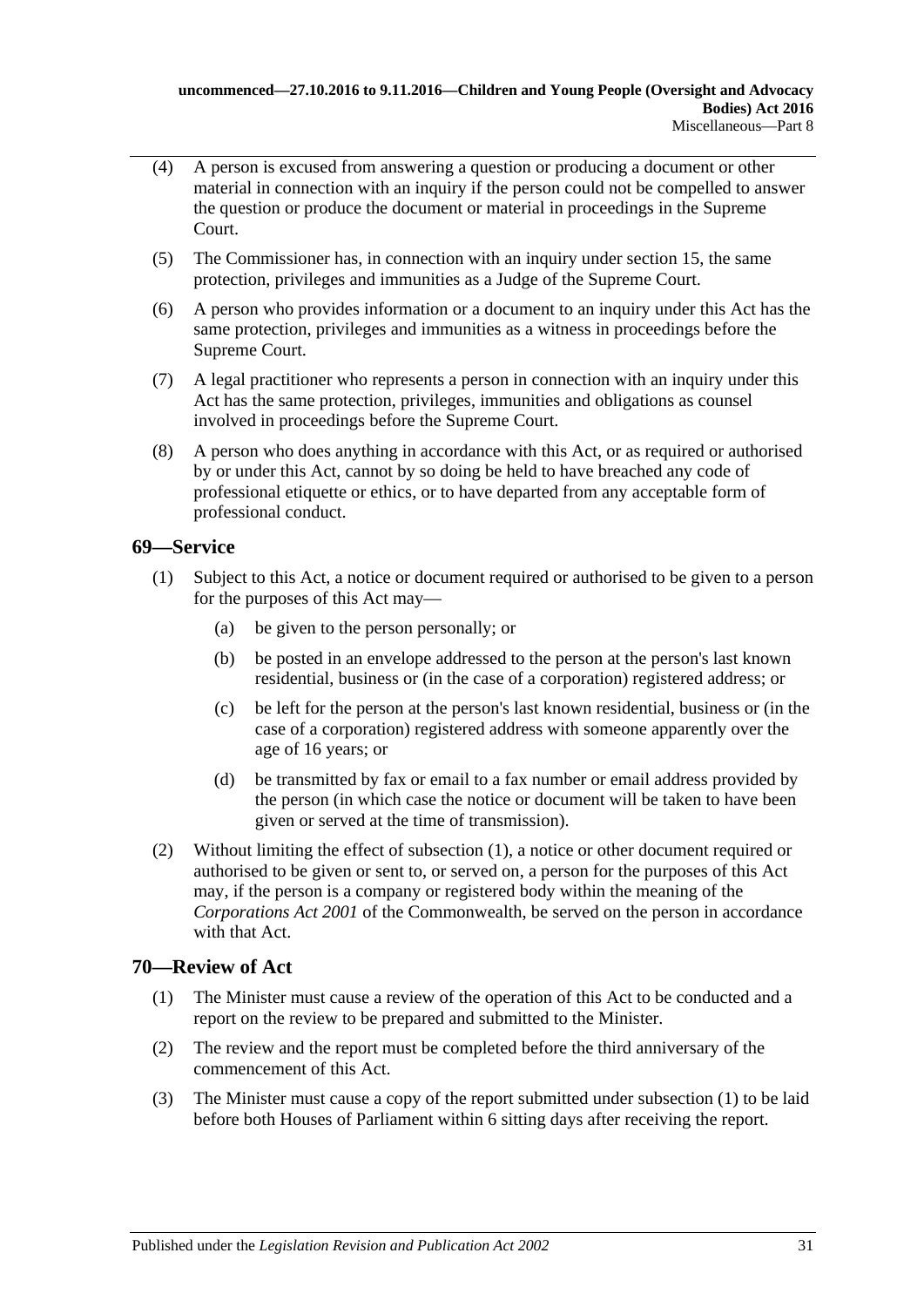### <span id="page-31-4"></span><span id="page-31-0"></span>**71—Regulations**

- (1) The Governor may make such regulations as are contemplated by, or necessary or expedient for the purposes of, this Act.
- (2) Without limiting the generality of [subsection](#page-31-4) (1), the regulations may provide for—
	- (a) the exemption of a person, or a class of persons, from the operation of a specified provision or provisions of this Act; and
	- (b) fees in respect of any matter under this Act and their payment, recovery or waiver; and
	- (c) fines, not exceeding \$10 000, for offences against the regulations; and
	- (d) facilitation of proof of the commission of offences against the regulations.
- (3) The regulations may—
	- (a) be of general or limited application; and
	- (b) make different provision according to the matters or circumstances to which they are expressed to apply; and
	- (c) make provisions of a saving or transitional nature; and
	- (d) provide that a matter or thing in respect of which regulations may be made is to be determined according to the discretion of a specified person or body; and
	- (e) apply or incorporate, wholly or partially and with or without modification, a code, standard, policy or other document prepared or published by the Minister or another specified person or body.
- (4) If a code, standard or other document is referred to or incorporated in the regulations—
	- (a) a copy of the code, standard or other document must be kept available for public inspection, without charge and during ordinary office hours, at an office or offices specified in the regulations; and
	- (b) evidence of the contents of the code, standard or other document may be given in any legal proceedings by production of a document apparently certified by the Minister to be a true copy of the code, standard or other document.

# <span id="page-31-1"></span>**Schedule 1—Related amendments and transitional provisions Part 1—Preliminary**

### <span id="page-31-2"></span>**1—Amendment provisions**

In this Schedule, a provision under a heading referring to the amendment of a specified Act amends the Act so specified.

## **Part 2—Amendment of** *Children's Protection Act 1993*

### <span id="page-31-3"></span>**2—Repeal of Part 7A**

Part 7A—delete the Part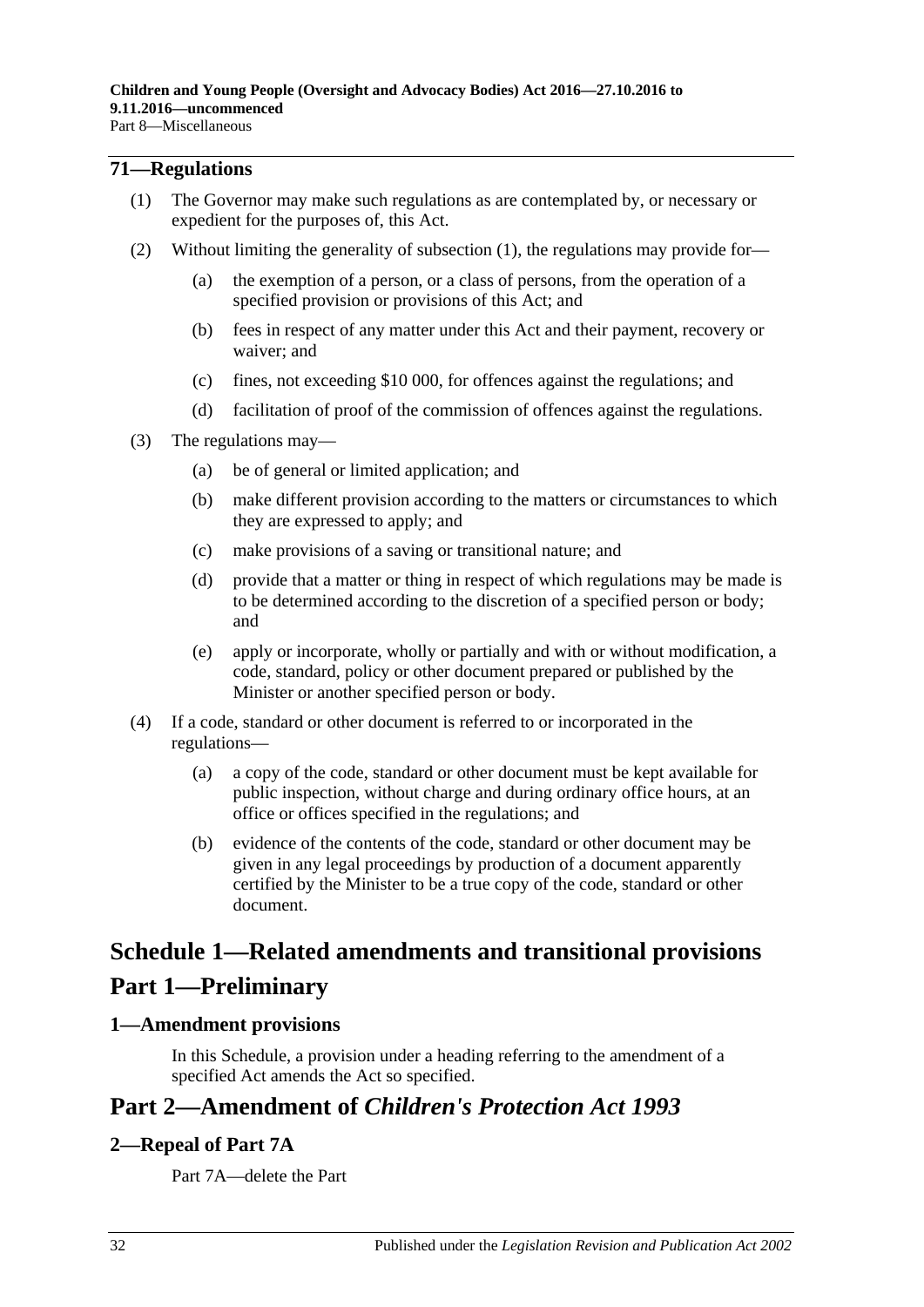## <span id="page-32-0"></span>**3—Repeal of Part 7B**

Part 7B—delete the Part

## <span id="page-32-1"></span>**4—Repeal of Part 7C**

Part 7C—delete the Part

## **Part 3—Amendment of** *Freedom of Information Act 1991*

### <span id="page-32-2"></span>**5—Amendment of Schedule 2—Exempt agencies**

Schedule 2—after paragraph (eb) insert:

- (ec) the Commissioner for Children and Young People;
- (ed) the Guardian for Children and Young People;
- (ee) the Child Death and Serious Injury Review Committee;
- (ef) the Child Development Council;

# **Part 4—Amendment of** *Health and Community Services Complaints Act 2004*

## <span id="page-32-3"></span>**6—Amendment of section 4—Interpretation**

Section 4(1), definition of *community service*, (c)—delete "has been abused or neglected, or allegedly abused or neglected, and includes any service that relates to the notification of any case of child abuse or neglect (or alleged child abuse or neglect), or the investigation of a case where a child may be in need of care or protection, or any subsequent action taken by a service provider arising from any such investigation" and substitute:

is, or has been or may be, at risk (within the meaning of *[Children and Young](http://www.legislation.sa.gov.au/index.aspx?action=legref&type=act&legtitle=Children%20and%20Young%20People%20(Safety)%20Act%202016)  [People \(Safety\) Act 2016](http://www.legislation.sa.gov.au/index.aspx?action=legref&type=act&legtitle=Children%20and%20Young%20People%20(Safety)%20Act%202016)*) and includes—

- (a) any service that relates to a notification that a child is, or may be, at risk; and
- (b) any investigation of a case where a child is, or may be, at risk, and any subsequent action taken by a service provider arising from such an investigation;

### <span id="page-32-4"></span>**7—Amendment of section 27—Time within which a complaint may be made**

Section 27—after subsection (3) insert:

(4) This section does not apply in relation to a complaint made by the Commissioner for Children and Young People or the Guardian for Children and Young People under the *[Children and Young People](http://www.legislation.sa.gov.au/index.aspx?action=legref&type=act&legtitle=Children%20and%20Young%20People%20(Oversight%20and%20Advocacy%20Bodies)%20Act%202016)  [\(Oversight and Advocacy Bodies\) Act 2016](http://www.legislation.sa.gov.au/index.aspx?action=legref&type=act&legtitle=Children%20and%20Young%20People%20(Oversight%20and%20Advocacy%20Bodies)%20Act%202016)*.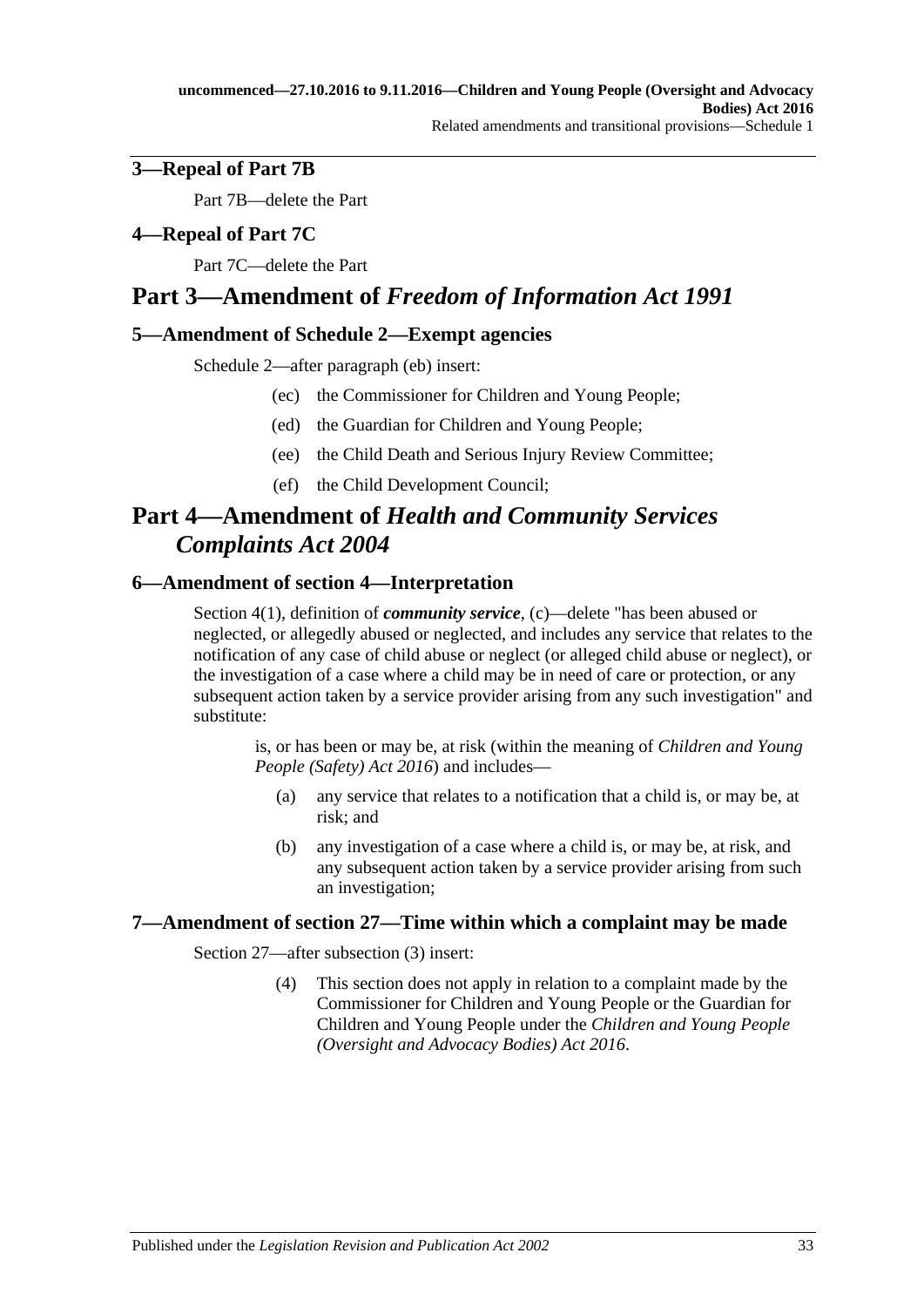## <span id="page-33-0"></span>**8—Insertion of Part 4 Division 1A**

After section 28 insert:

## **Division 1A—Certain complaints to be referred to Ombudsman**

### <span id="page-33-1"></span>**28A—Commissioner to refer certain complaints to Ombudsman**

- (1) Subject to this section, the Commissioner must refer a complaint that is a prescribed child protection complaint to the Ombudsman to be dealt with under the *[Ombudsman Act](http://www.legislation.sa.gov.au/index.aspx?action=legref&type=act&legtitle=Ombudsman%20Act%201972) 1972*.
- <span id="page-33-2"></span>(2) The Commissioner and the Ombudsman may enter into an administrative arrangement to identify classes of prescribed child protection complaints that are to be dealt with by the Commissioner under this Act (and [subsection](#page-33-1) (1) will be taken not to apply to such complaints).
- (3) An administrative arrangement may be varied or revoked by agreement between the Commissioner and the Ombudsman.
- (4) A copy of an administrative arrangement, as in force from time to time, must be published on a website determined by the Minister.
- (5) The Minister must, within 6 sitting days after an administrative arrangement is entered under [subsection](#page-33-2) (2), cause a copy of the administrative arrangement to be laid before both Houses of Parliament.
- (6) Without limiting a provision of the *[Ombudsman Act](http://www.legislation.sa.gov.au/index.aspx?action=legref&type=act&legtitle=Ombudsman%20Act%201972) 1972*, the Ombudsman, in dealing with a prescribed child protection complaint, has the same jurisdiction and any additional powers that the Health and Community Services Complaints Commissioner would have under this Act in respect of such a complaint.
- (7) For the purposes of the *[Ombudsman Act](http://www.legislation.sa.gov.au/index.aspx?action=legref&type=act&legtitle=Ombudsman%20Act%201972) 1972*, a complaint referred under this section will be taken to be a complaint received under that Act.
- (8) In this section—

*administrative act* has the same meaning as in the *[Ombudsman](http://www.legislation.sa.gov.au/index.aspx?action=legref&type=act&legtitle=Ombudsman%20Act%201972)  Act [1972](http://www.legislation.sa.gov.au/index.aspx?action=legref&type=act&legtitle=Ombudsman%20Act%201972)*;

*at risk* has the same meaning as in the *[Children and Young People](http://www.legislation.sa.gov.au/index.aspx?action=legref&type=act&legtitle=Children%20and%20Young%20People%20(Safety)%20Act%202016)  [\(Safety\) Act 2016](http://www.legislation.sa.gov.au/index.aspx?action=legref&type=act&legtitle=Children%20and%20Young%20People%20(Safety)%20Act%202016)*;

*prescribed child protection complaint* means—

- (a) a complaint relating to a health or community service—
	- (i) that is provided to, or for the benefit of, a child who may be, or who has been, at risk; or
	- (ii) that consists of, or includes, a notification (whether mandatory or otherwise) of a suspicion that a child may be at risk; or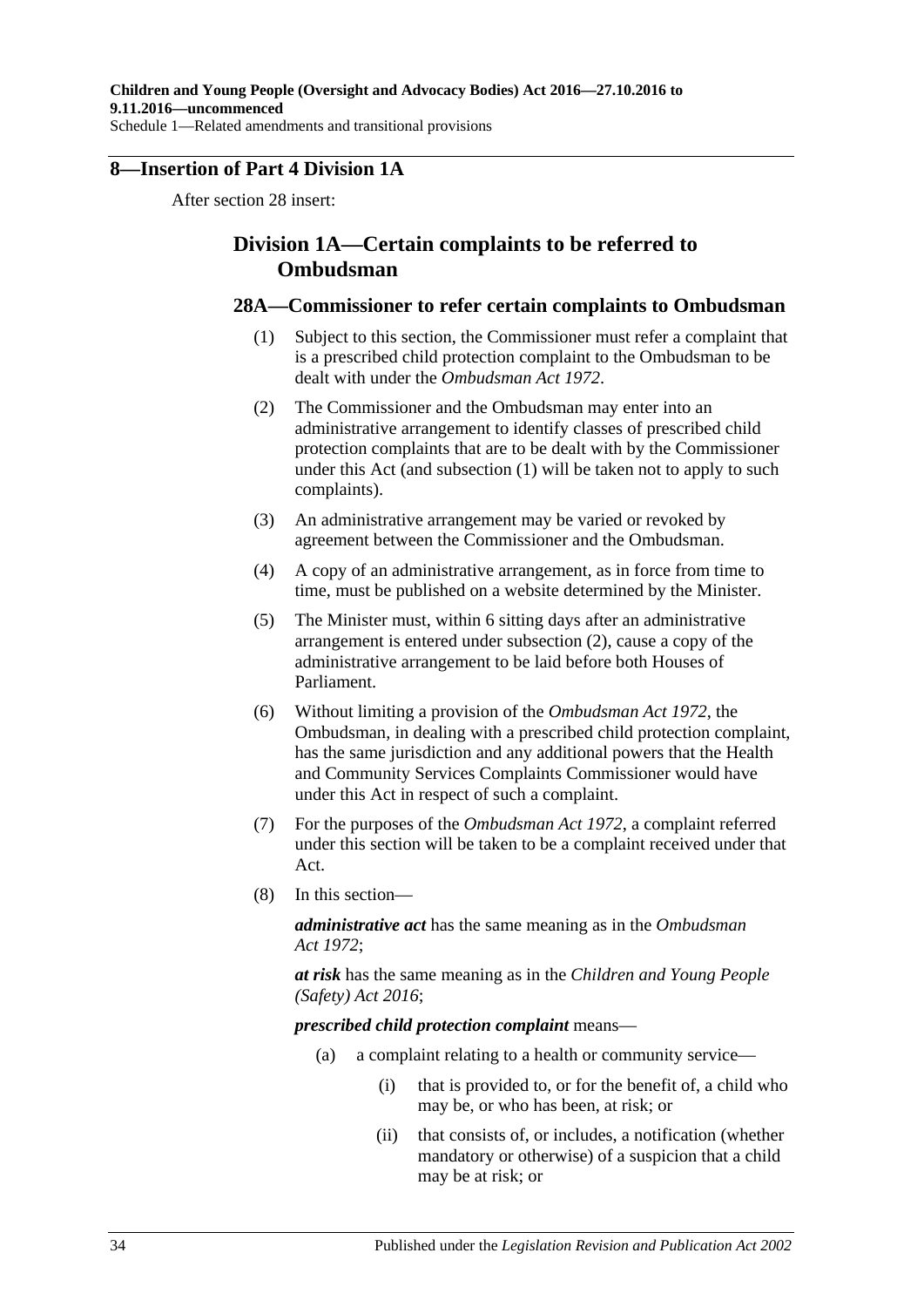Related amendments and transitional provisions—Schedule 1

- (iii) that consists of, or includes or arises out of, an investigation of a case where a child may be at risk; or
- (iv) that is provided to, or for the benefit of, a child who is under the guardianship, or in the custody of, the Minister or another person under the *[Children and](http://www.legislation.sa.gov.au/index.aspx?action=legref&type=act&legtitle=Children%20and%20Young%20People%20(Safety)%20Act%202016)  [Young People \(Safety\) Act](http://www.legislation.sa.gov.au/index.aspx?action=legref&type=act&legtitle=Children%20and%20Young%20People%20(Safety)%20Act%202016) 2016*,

where the provision of the service constitutes an administrative act on the part of an agency to which the *[Ombudsman Act](http://www.legislation.sa.gov.au/index.aspx?action=legref&type=act&legtitle=Ombudsman%20Act%201972) 1972* applies; or

(b) any other complaint of a kind declared by the regulations to be included in the ambit of this definition,

but does not include a complaint of a kind declared by the regulations not to be included in the ambit of this definition.

# **Part 5—Amendment of** *Ombudsman Act 1972*

## <span id="page-34-0"></span>**9—Amendment of section 13—Matters subject to investigation**

- <span id="page-34-1"></span>(1) Section 13—after subsection (3a) insert:
	- (3b) Despite subsection (3), the Ombudsman may investigate a prescribed child protection complaint.
	- (3c) To avoid doubt, [subsection](#page-34-1) (3b) applies whether the prescribed child protection complaint—
		- (a) is made by the Commissioner for Children and Young People or the Guardian for Children and Young People under the *[Children and Young People \(Oversight and](http://www.legislation.sa.gov.au/index.aspx?action=legref&type=act&legtitle=Children%20and%20Young%20People%20(Oversight%20and%20Advocacy%20Bodies)%20Act%202016)  [Advocacy Bodies\) Act](http://www.legislation.sa.gov.au/index.aspx?action=legref&type=act&legtitle=Children%20and%20Young%20People%20(Oversight%20and%20Advocacy%20Bodies)%20Act%202016) 2016*; or
		- (b) is referred to the Ombudsman by the Commissioner under section 28A of the *[Health and Community Services](http://www.legislation.sa.gov.au/index.aspx?action=legref&type=act&legtitle=Health%20and%20Community%20Services%20Complaints%20Act%202004)  [Complaints Act](http://www.legislation.sa.gov.au/index.aspx?action=legref&type=act&legtitle=Health%20and%20Community%20Services%20Complaints%20Act%202004) 2004*; or
		- (c) is made under this Act.
	- (3d) Without limiting any other provision of this Act, the Ombudsman, in respect of an investigation under [subsection](#page-34-1) (3b), has any additional powers that the Health and Community Services Complaints Commissioner would have under the *[Health and Community](http://www.legislation.sa.gov.au/index.aspx?action=legref&type=act&legtitle=Health%20and%20Community%20Services%20Complaints%20Act%202004)  [Services Complaints Act](http://www.legislation.sa.gov.au/index.aspx?action=legref&type=act&legtitle=Health%20and%20Community%20Services%20Complaints%20Act%202004) 2004* if the Commissioner were investigating such a complaint under that Act.
	- (3e) Without limiting any other provision of this Act, the Ombudsman must, in the course of an investigation under [subsection](#page-34-1) (3b)—
		- (a) have regard, and seek to give effect, to the Health and Community Services Rights Charter under the *[Health and](http://www.legislation.sa.gov.au/index.aspx?action=legref&type=act&legtitle=Health%20and%20Community%20Services%20Complaints%20Act%202004)  [Community Services Complaints Act](http://www.legislation.sa.gov.au/index.aspx?action=legref&type=act&legtitle=Health%20and%20Community%20Services%20Complaints%20Act%202004) 2004*, as in force from time to time;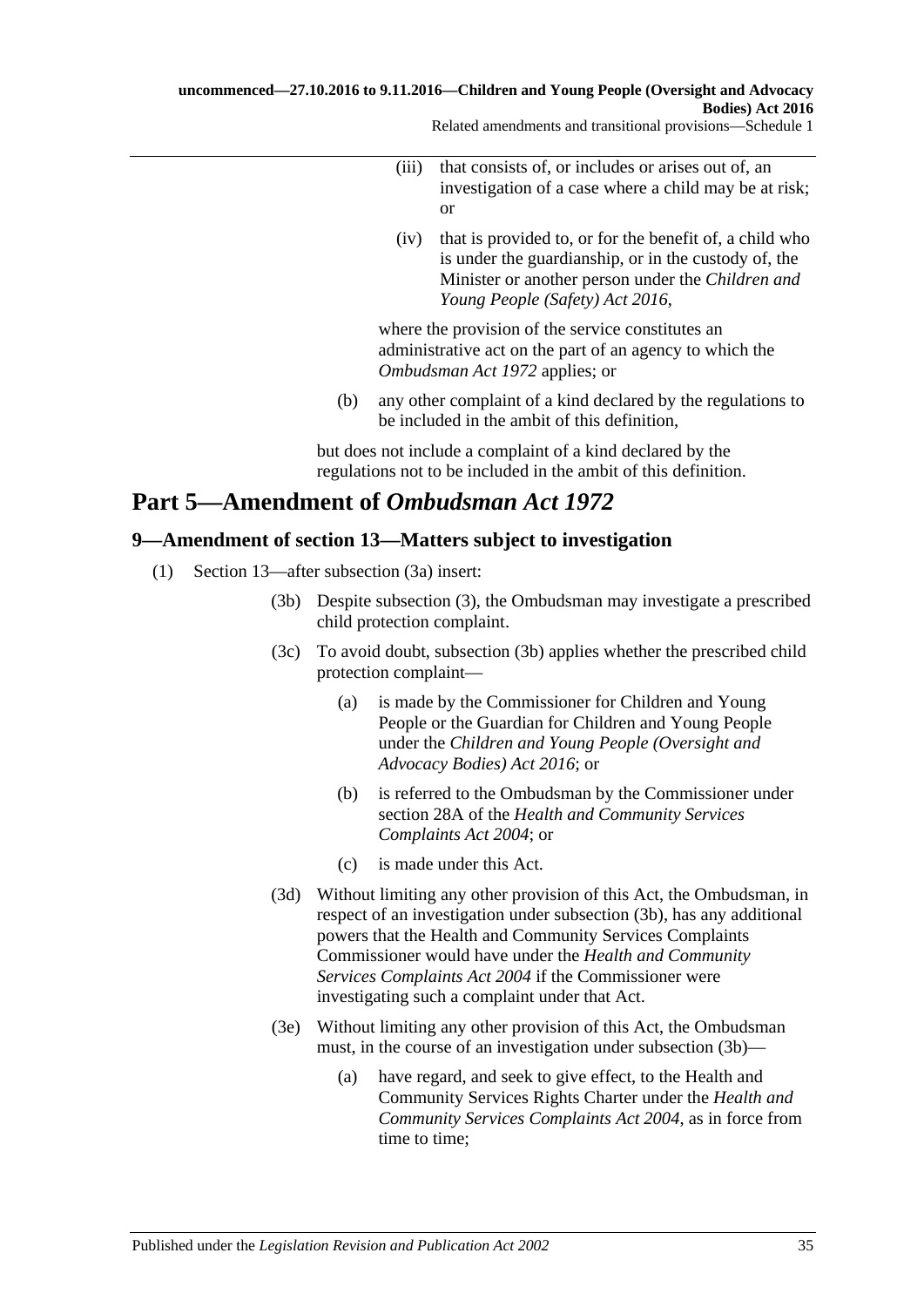### **Children and Young People (Oversight and Advocacy Bodies) Act 2016—27.10.2016 to 9.11.2016—uncommenced**

Schedule 1—Related amendments and transitional provisions

- (b) where appropriate, have regard to any code of conduct prescribed under section 56A of the *[Health and Community](http://www.legislation.sa.gov.au/index.aspx?action=legref&type=act&legtitle=Health%20and%20Community%20Services%20Complaints%20Act%202004)  [Services Complaints Act](http://www.legislation.sa.gov.au/index.aspx?action=legref&type=act&legtitle=Health%20and%20Community%20Services%20Complaints%20Act%202004) 2004*.
- (2) Section 13—after subsection (4) insert:
	- (5) A reference in this or any other provision of this Act to an administrative act will be taken to include a reference to the service, activity or omission to which a prescribed child protection complaint relates.
	- (6) In this section—

*at risk* has the same meaning as in the *[Children and Young People](http://www.legislation.sa.gov.au/index.aspx?action=legref&type=act&legtitle=Children%20and%20Young%20People%20(Safety)%20Act%202016)  [\(Safety\) Act 2016](http://www.legislation.sa.gov.au/index.aspx?action=legref&type=act&legtitle=Children%20and%20Young%20People%20(Safety)%20Act%202016)*;

*prescribed child protection complaint* has the same meaning as in section 28A of the *[Health and Community Services Complaints](http://www.legislation.sa.gov.au/index.aspx?action=legref&type=act&legtitle=Health%20and%20Community%20Services%20Complaints%20Act%202004)  Act [2004](http://www.legislation.sa.gov.au/index.aspx?action=legref&type=act&legtitle=Health%20and%20Community%20Services%20Complaints%20Act%202004)*.

### <span id="page-35-0"></span>**10—Amendment of section 15—Persons who may make complaints**

Section 15—after subsection (3a) insert:

(3b) Subsection (3a) does not apply in relation to a complaint made by the Commissioner for Children and Young People or the Guardian for Children and Young People under the *[Children and Young People](http://www.legislation.sa.gov.au/index.aspx?action=legref&type=act&legtitle=Children%20and%20Young%20People%20(Oversight%20and%20Advocacy%20Bodies)%20Act%202016)  [\(Oversight and Advocacy Bodies\) Act 2016](http://www.legislation.sa.gov.au/index.aspx?action=legref&type=act&legtitle=Children%20and%20Young%20People%20(Oversight%20and%20Advocacy%20Bodies)%20Act%202016)*.

### <span id="page-35-1"></span>**11—Amendment of section 16—Time within which complaints may be made**

Section 16—after subsection (2) insert:

(3) This section does not apply in relation to a complaint made by the Commissioner for Children and Young People or the Guardian for Children and Young People under the *[Children and Young People](http://www.legislation.sa.gov.au/index.aspx?action=legref&type=act&legtitle=Children%20and%20Young%20People%20(Oversight%20and%20Advocacy%20Bodies)%20Act%202016)  [\(Oversight and Advocacy Bodies\) Act 2016](http://www.legislation.sa.gov.au/index.aspx?action=legref&type=act&legtitle=Children%20and%20Young%20People%20(Oversight%20and%20Advocacy%20Bodies)%20Act%202016)*.

# **Part 6—Transitional provisions**

### <span id="page-35-2"></span>**12—Guardian for Children and Young People**

- (1) The person who, immediately before the commencement of [clause](#page-31-3) 2 of this Schedule, was the Guardian for Children and Young Persons under the *[Children's Protection](http://www.legislation.sa.gov.au/index.aspx?action=legref&type=act&legtitle=Childrens%20Protection%20Act%201993)  Act [1993](http://www.legislation.sa.gov.au/index.aspx?action=legref&type=act&legtitle=Childrens%20Protection%20Act%201993)* will continue as the Guardian for Children and Young People as if he or she were appointed under [Part](#page-11-1) 3 of this Act.
- (2) The appointment will be taken to be subject to any terms, conditions or limitations applicable to the Guardian for Children and Young Persons immediately before the commencement of [clause](#page-31-3) 2 of this Schedule.